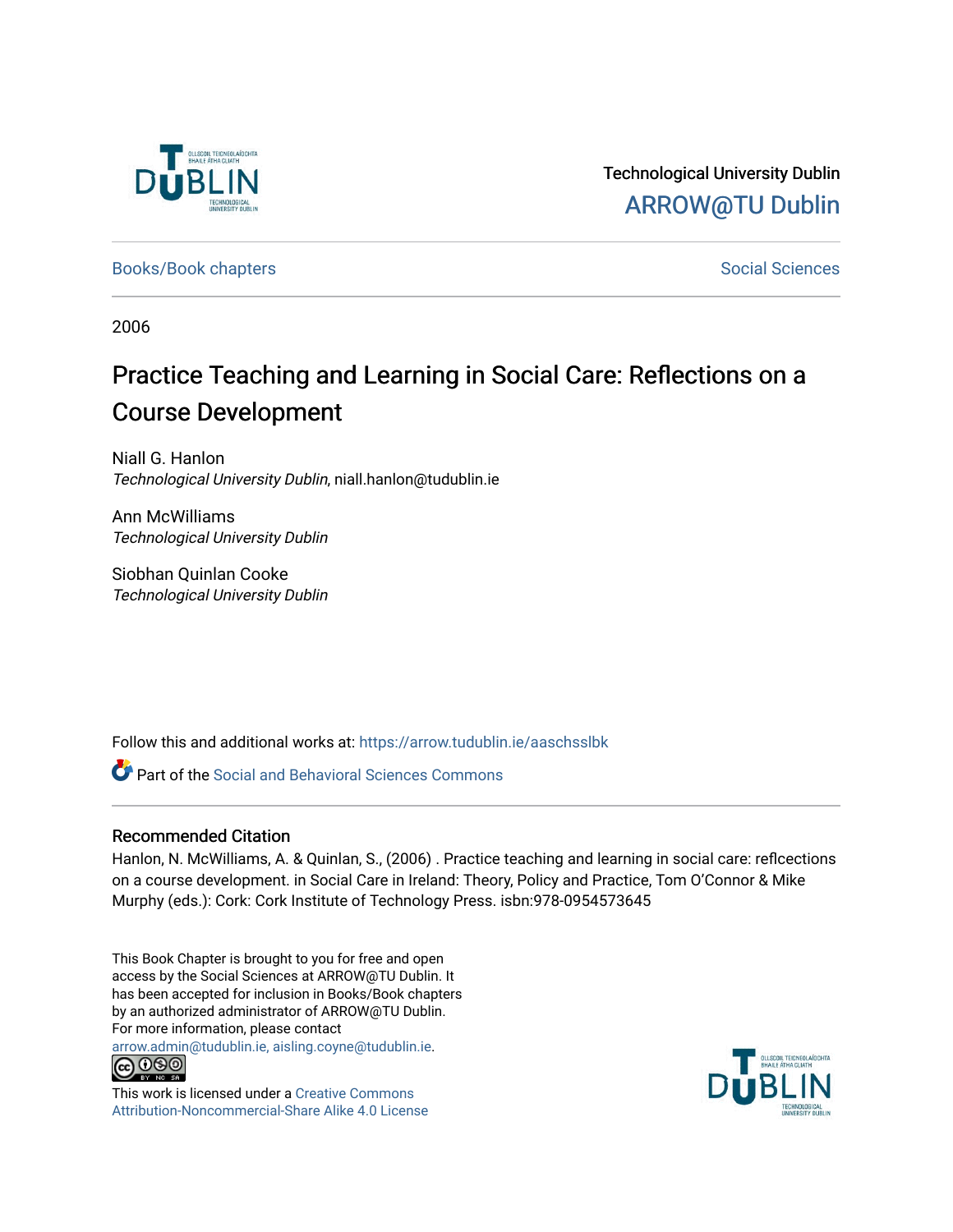

## Technological University Dublin [ARROW@TU Dublin](https://arrow.tudublin.ie/)

[Books/Book Chapters](https://arrow.tudublin.ie/aaconmusbk) **Conservatory of Music and Drama** 

2006

Dr.

Niall G. Hanlon

Follow this and additional works at: [https://arrow.tudublin.ie/aaconmusbk](https://arrow.tudublin.ie/aaconmusbk?utm_source=arrow.tudublin.ie%2Faaconmusbk%2F1&utm_medium=PDF&utm_campaign=PDFCoverPages)

Part of the [Music Commons,](http://network.bepress.com/hgg/discipline/518?utm_source=arrow.tudublin.ie%2Faaconmusbk%2F1&utm_medium=PDF&utm_campaign=PDFCoverPages) and the [Social Work Commons](http://network.bepress.com/hgg/discipline/713?utm_source=arrow.tudublin.ie%2Faaconmusbk%2F1&utm_medium=PDF&utm_campaign=PDFCoverPages)

This Book Chapter is brought to you for free and open access by the Conservatory of Music and Drama at ARROW@TU Dublin. It has been accepted for inclusion in Books/Book Chapters by an authorized administrator of ARROW@TU Dublin. For more information, please contact [yvonne.desmond@tudublin.ie,](mailto:yvonne.desmond@tudublin.ie,%20arrow.admin@tudublin.ie,%20brian.widdis@tudublin.ie) [arrow.admin@tudublin.ie, brian.widdis@tudublin.ie.](mailto:yvonne.desmond@tudublin.ie,%20arrow.admin@tudublin.ie,%20brian.widdis@tudublin.ie)<br>
© O S ©

This work is licensed under a [Creative Commons](http://creativecommons.org/licenses/by-nc-sa/3.0/) [Attribution-Noncommercial-Share Alike 3.0 License](http://creativecommons.org/licenses/by-nc-sa/3.0/)

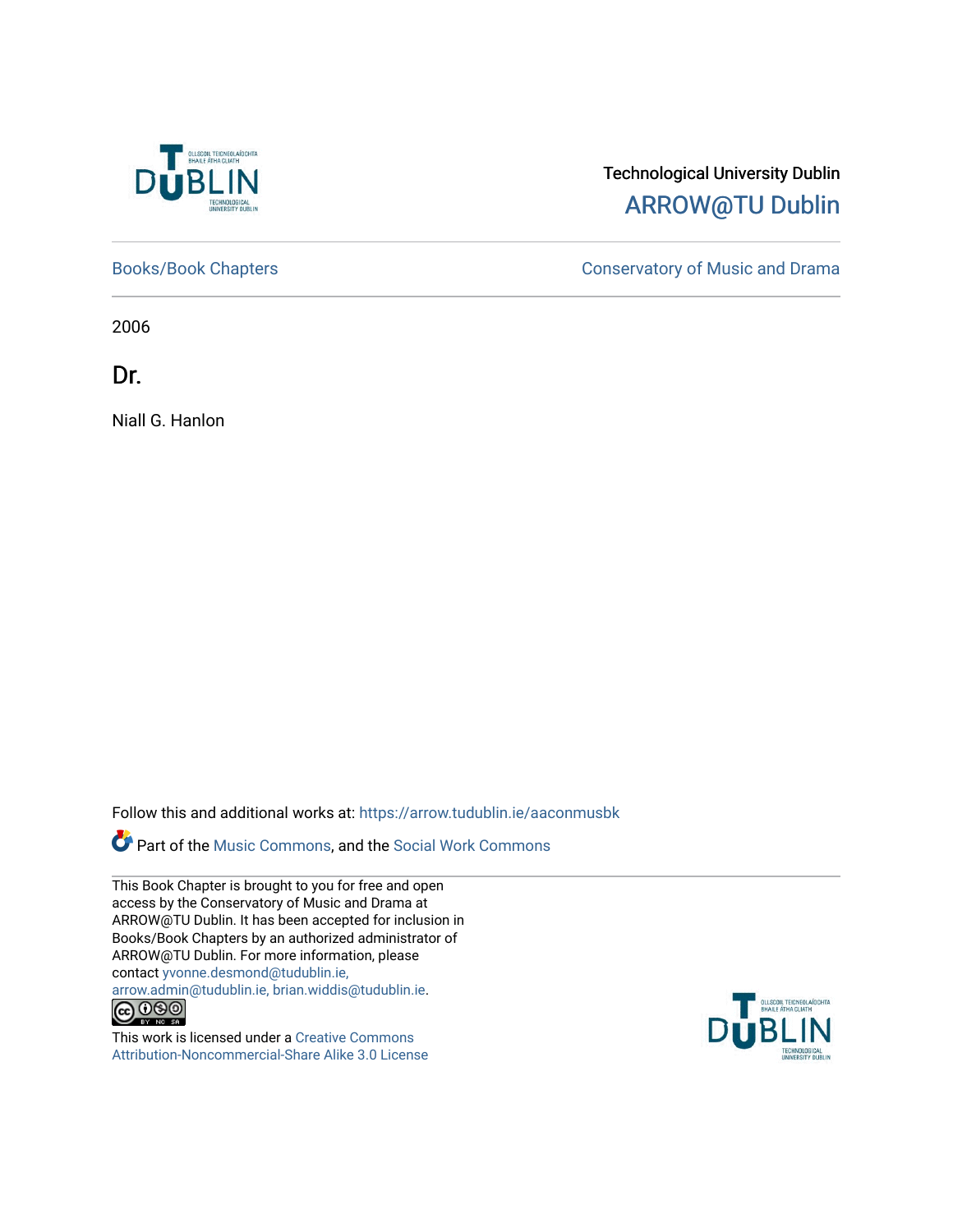## **Practice Teaching and Learning in Social Care: Reflections on a Course Development**

**Niall Hanlon, Ann McWilliams and Siobhan Quinlan Cooke Social Care Education and Training Project Dublin Institute of Technology Mountjoy Square Dublin 1**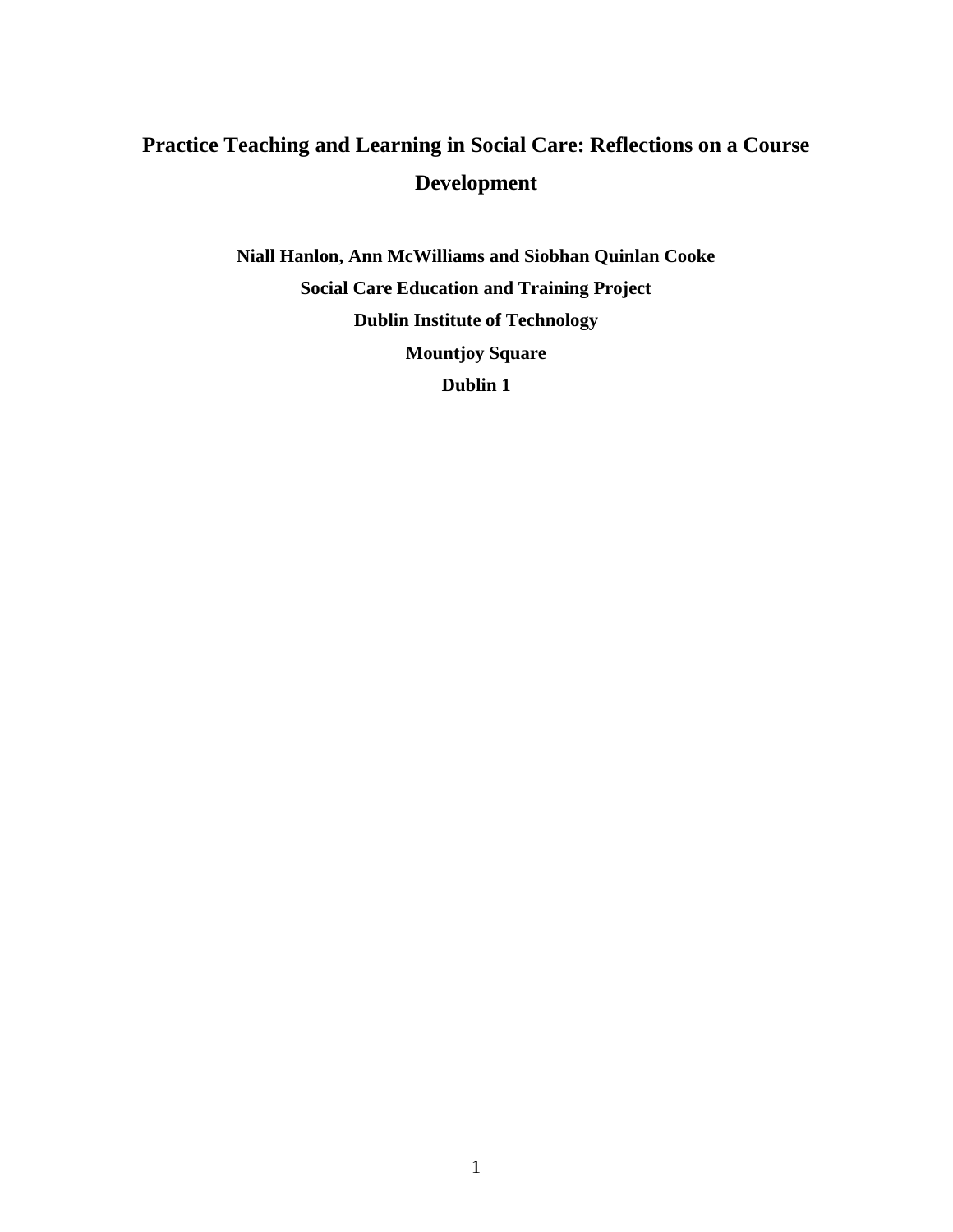## **Introduction**

This chapter will discuss practice teaching and learning within the field of social care. The authors, the Social Care Education and Training Project team, aim to describe the process involved in the development of an accredited short course in practice teaching and learning. The course is intended to meet the needs of social care practitioners, working within a variety of social care settings, who agree to act as practice teachers to in-service students in the Dublin Institute of Technology (DIT). The context within which the course was developed is briefly outlined and the key principles and theoretical perspectives that influenced the course design are reviewed. The authors consider the learning that has occurred and go on to pinpoint some key strengths and areas for development based on reflection and evaluation. In conclusion, the authors argue for a more challenging, integrated and enhanced relationship between the student supervisor, student and tutor inherent within the concept of practice teaching and learning.

The issues highlighted are pertinent during a period when the Irish Association of Social Care Educators (IASCE) has set up a working group to examine supports for in-service students<sup>1</sup> aiming to identify minimum standards of support. This occurs within a climate where models of student supervisor training are being discussed (IASCE 2000; DIT 2004/05). It is hoped that this article will contribute to this timely debate.

### **Context of course development**

In 2004, an innovative pilot project was initiated by the DIT in the B.A. (Ord.) Social Care Practice for students on the in-service degree programme. This pilot programme redesigned particular aspects of the B.A. (Ord.) course with a view to making it more relevant and

<sup>&</sup>lt;sup>1</sup> The term *in-service student* refers to full time employees in social care agencies who are released to complete the BA (Ord.) in Social Care Practice or equivalent for one or two days each week for the course duration.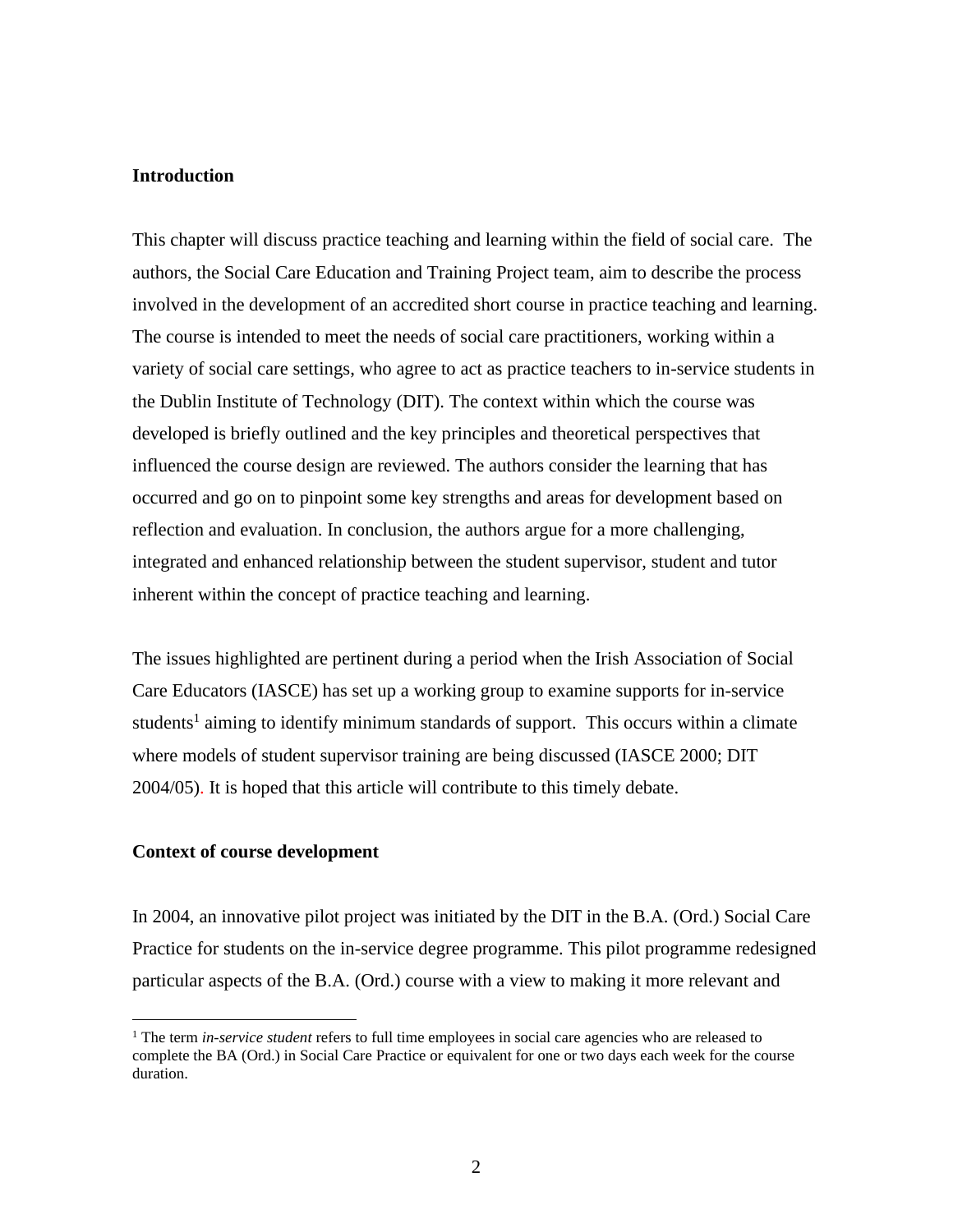accessible for students and more manageable for employers in terms of releasing their staff. Key features of the revised course were a reduction in teaching hours, a corresponding increase in student self-directed hours and the allocation of credits for work-based-learning  $(WBL)<sup>2</sup>$ . It was envisaged that teaching would be more intensive and supplemented by handouts, readings, seminars and tutorials (DIT 2004).

#### **The need for a more structured approach to WBL**

The increased importance attached to WBL in the revised course placed greater demands on students and their agency supervisors. Agencies were required to provide a variety of learning experiences, with an enhanced role for the practice teacher, in terms of student input, guidance, supervision and the organisation and facilitation of WBL. A more structured approach than that of the traditional student-supervisor relationship, which was felt insufficient to accommodate the changes to the in-service programme, was sought to support WBL. This involved the redefinition of the role of the supervisor to that of practice teacher, in recognition of their enhanced role, with very clear expectations of what was required.

Practice teachers were also expected to attend an accredited course in practice teaching and learning, although attendance was not obligatory. This course replaced a previous Supervisor's Course in the DIT School of Social Sciences. The fee for the new course was waived and also, in recognition of their contribution to the student's learning, an honorarium of  $\epsilon$ 400 was offered at the end of the academic year to those practice teachers who attended the course and successfully completed the task. Guidelines were developed, emphasising a standard approach on a range of issues such as the identification of the learning needs of individual students and the prioritisation of designated bi-weekly supervision time. The roles and responsibilities of the student, practice teacher and tutor

<sup>2</sup> The term *work-based-learning* (WBL) is used to refer to in-service students' learning in their place of employment.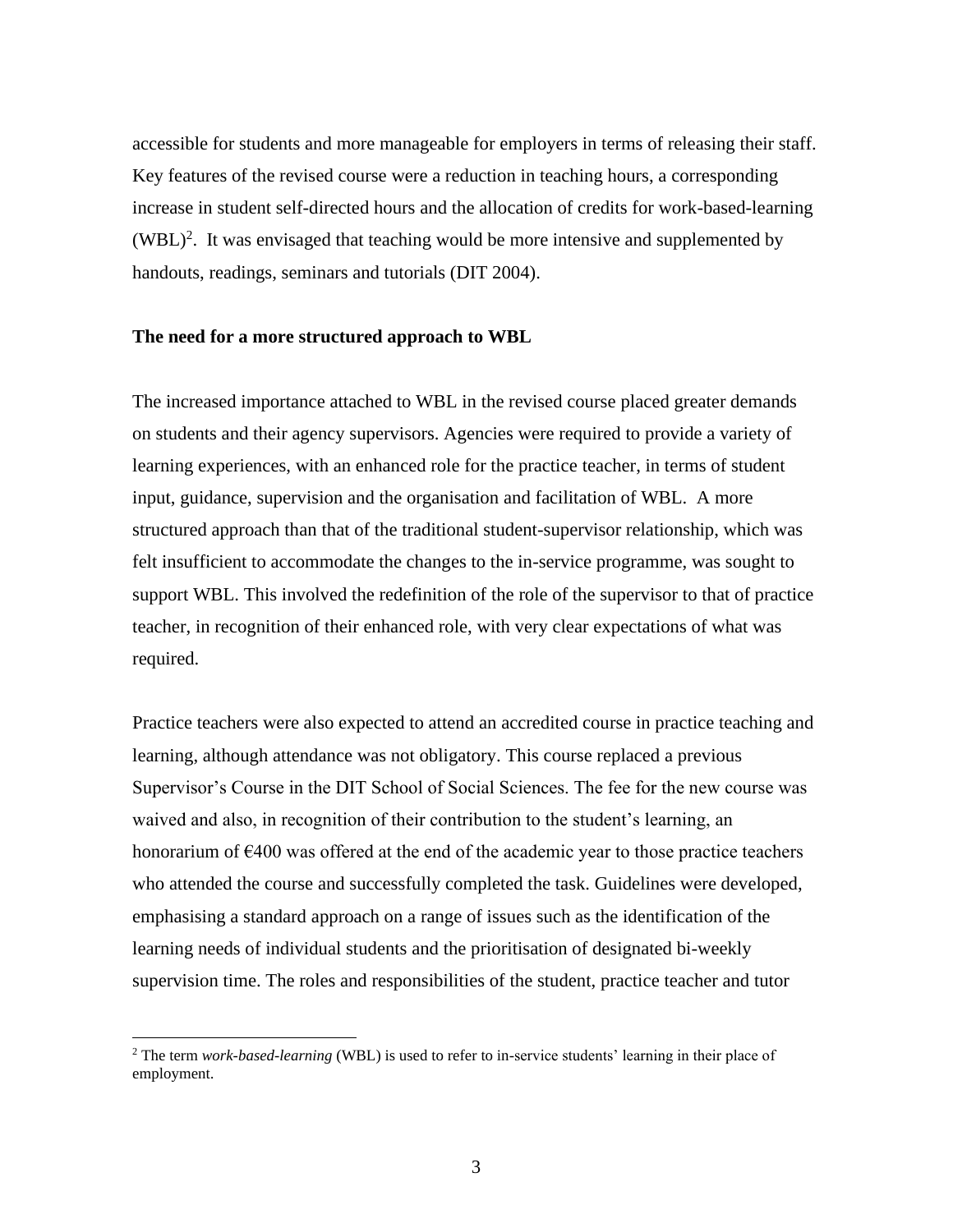were clearly defined and a learning contract between student and practice teacher was developed. These requirements raised a number of issues including:

- the model of or approach to practice teaching;
- the structure of the practice teachers' course;
- the meeting of diverse learning needs within a variety of different settings;
- the development of a partnership approach with social care agencies.

This chapter will proceed to outline the key concepts in relation to this topic and then proceed to focus on practice teaching models and the structure of the course.

## **The concept of practice teaching and learning**

The concept of practice teaching and learning in human services has its origins in professions such as social work, nursing and medical services, teaching, clinical psychology and therapies, which emphasise the importance of work-based and applied learning. A variety of titles often refer to the same role including work based assessor, practice assessor, practice educator, supervisor, practice tutor, on site supervisor and so forth (General Social Care Council 2002). Put simply, practice teaching refers to teaching students or trainee workers in an applied manner about practice within the agency. Shardlow and Doel (1996: 4) define the practice teacher as "…the person in an agency who has responsibility for enabling the learning of a student". Similarly, they define practice learning as

…the learning that occurs whilst a student is on placement in a social work [care] agency. It should not be taken to imply that students do not learn about practice in class settings. It refers to the context of learning in the practice agency. (Shardlow and Doel 1996:5)

Practice teachers are not lecturers or tutors within the academy who teach about practice (Shardlow and Doel 1996). Yet, practice teaching is teaching because it aims to connect theory and practice by applying key knowledge within the specific context of the agency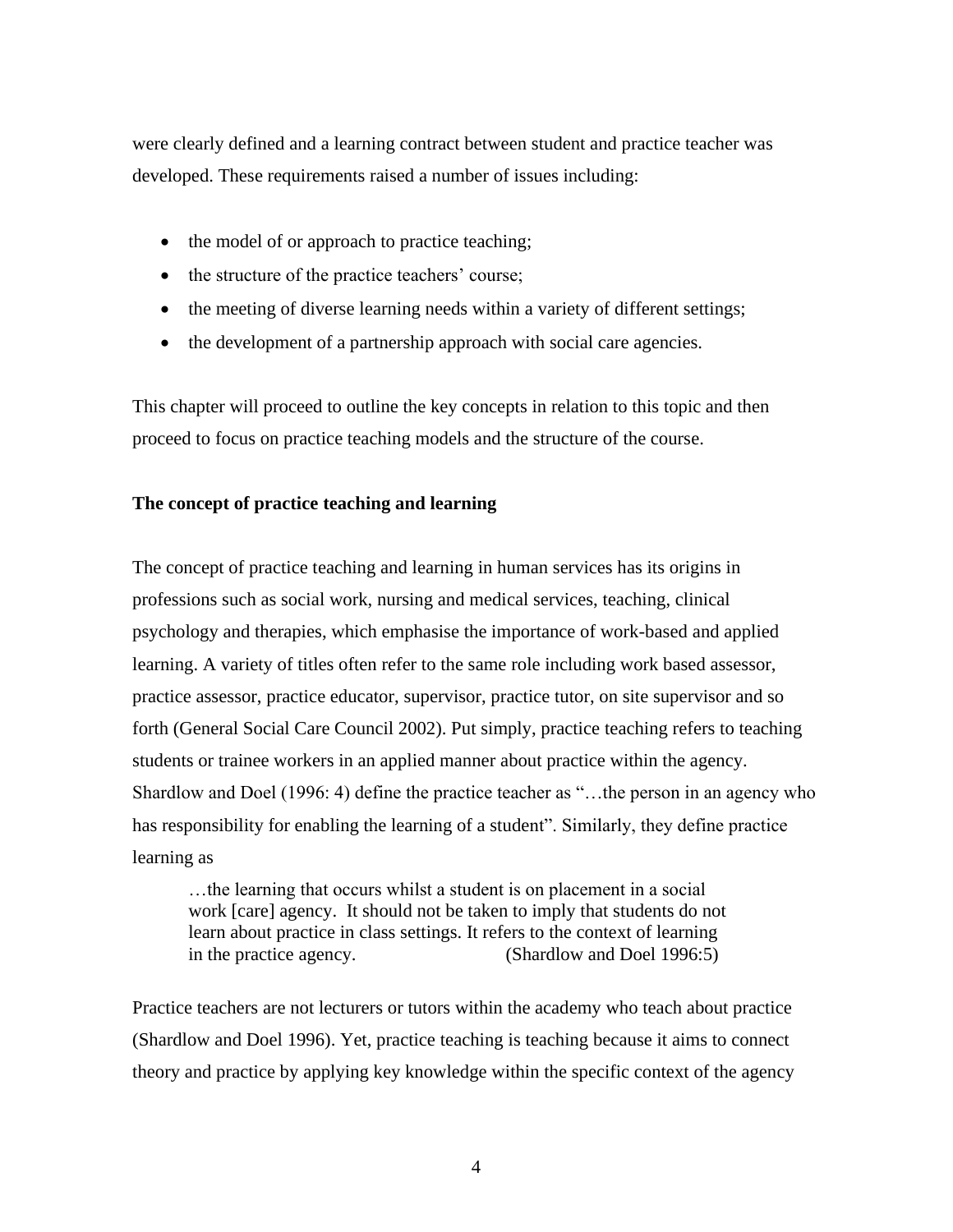and the client group. Practice teaching is about developing relevant practice skills and competences, applying them to the specific agency and client context and nurturing reflective professional abilities (Horwath and Morrison 1999).

### **Why the shift from supervisor to practice teacher?**

The course design team argue for a conceptual change from student supervisor to practice teacher for two main reasons. Firstly, the crucial distinction is that practice teaching is grounded in the principles of teaching and learning (Shardlow and Doel 1996) and that the demands of WBL require this mindset. It is noteworthy here that social care practice in many mainland European countries, such as The Netherlands and Norway, utilises the language of teaching under the title of Social Care Pedagogy (Hallstedt and Hogstrom 2005).

Secondly, the new DIT in-service pilot programme demands a greater level of accountability from agencies regarding student WBL. A structured approach to practice teaching could help to nurture professionalism and professional identity, i.e. a professionalism that promotes learning, ethical practice, responsibility and autonomy and that would promote trust among the public and service users (Share and McElwee 2005). The conceptual change is also useful in the context of the varied quality of supervision in social care (Share and McElwee 2005; O'Neill 2000 and 2005; Morrison 2002) where some workers have experienced a climate of poor supervision.

## **Demands of the practice teacher role**

The specific functions of the practice teacher include teaching, mentoring and supporting, guiding, reflecting, supervising, ensuring quality and accountability, organising/coordinating, evaluating and report writing. In addition, attention should be paid to the principles of anti-discrimination, respect and other core social care values. According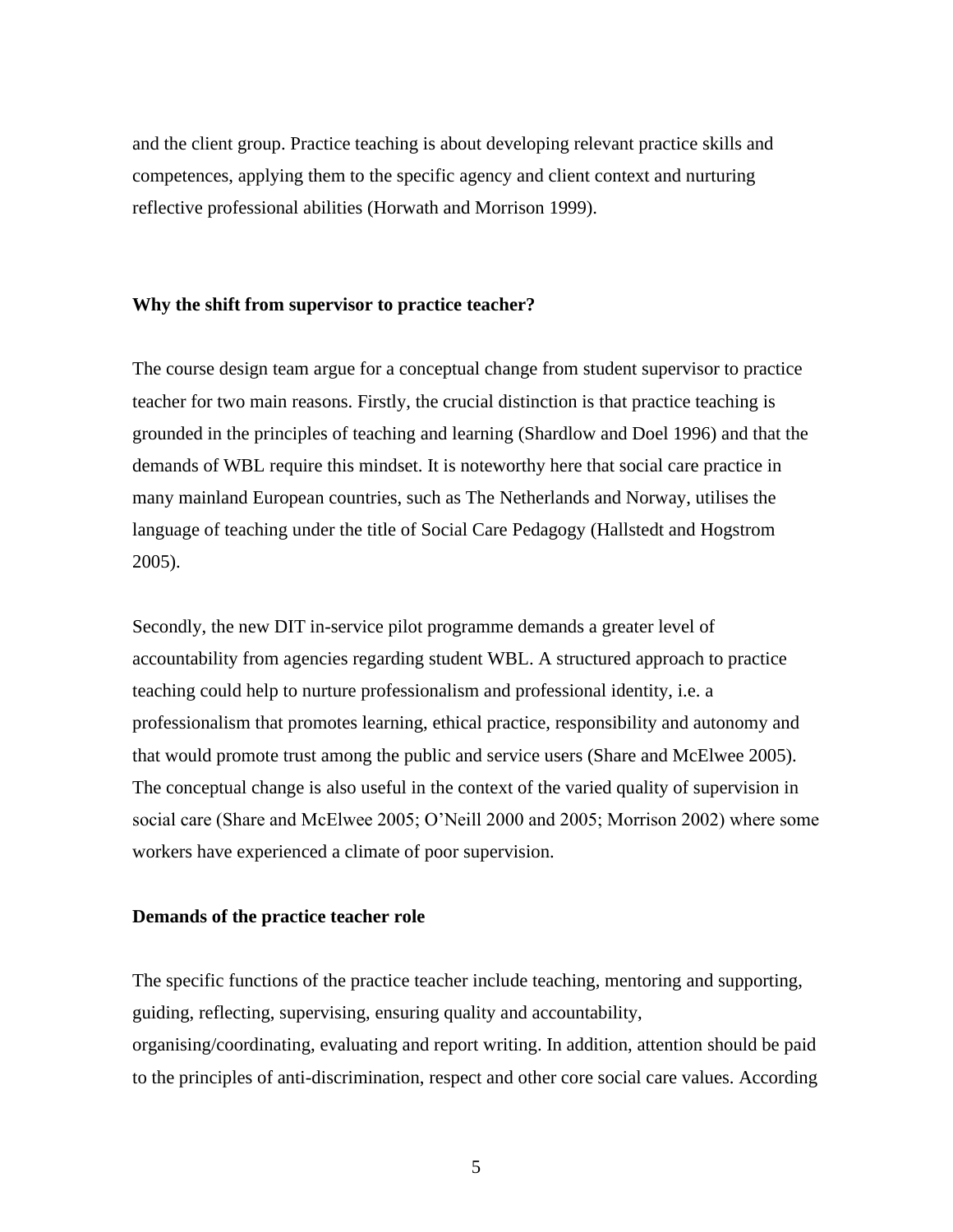to Horwath and Morrison (1999:158) the practice teacher should focus on five aspects that will contribute to an effective learning environment, including being able to:

- Enable honest student reflection;
- Help with professional goal setting, including knowledge, values and skills development;
- Help students reflect on self and professional development including the impact of past experiences, learning styles and opportunities;
- Support student development; and
- Offer practical support that facilitates application of theory to practice.

Practice teachers are in a position to offer the learner a more applied learning experience, by assisting with the integration of theory to practice and also by encouraging reflective practice. The practice teacher helps the student to apply and integrate social care theories within the particular context of the client group and the agency (Crisp et al. 2004). Through the practice teacher's involvement, the agency has a greater role in the training of social care professionals and encouraging an increased level of engagement between the agency and the college.

## **Course design and development**

A number of factors had to be taken into account when developing the practice teachers course. Firstly, the specific rationale for the introduction of the course, the particular context of the course changes within the DIT, the learning needs of social care students and the learning needs of potential practice teachers were carefully considered. Secondly, the course needed to be grounded within an appropriate theoretical framework and guided by good models of practice teaching (Toohey 1999).

### *Theories and models of practice teaching*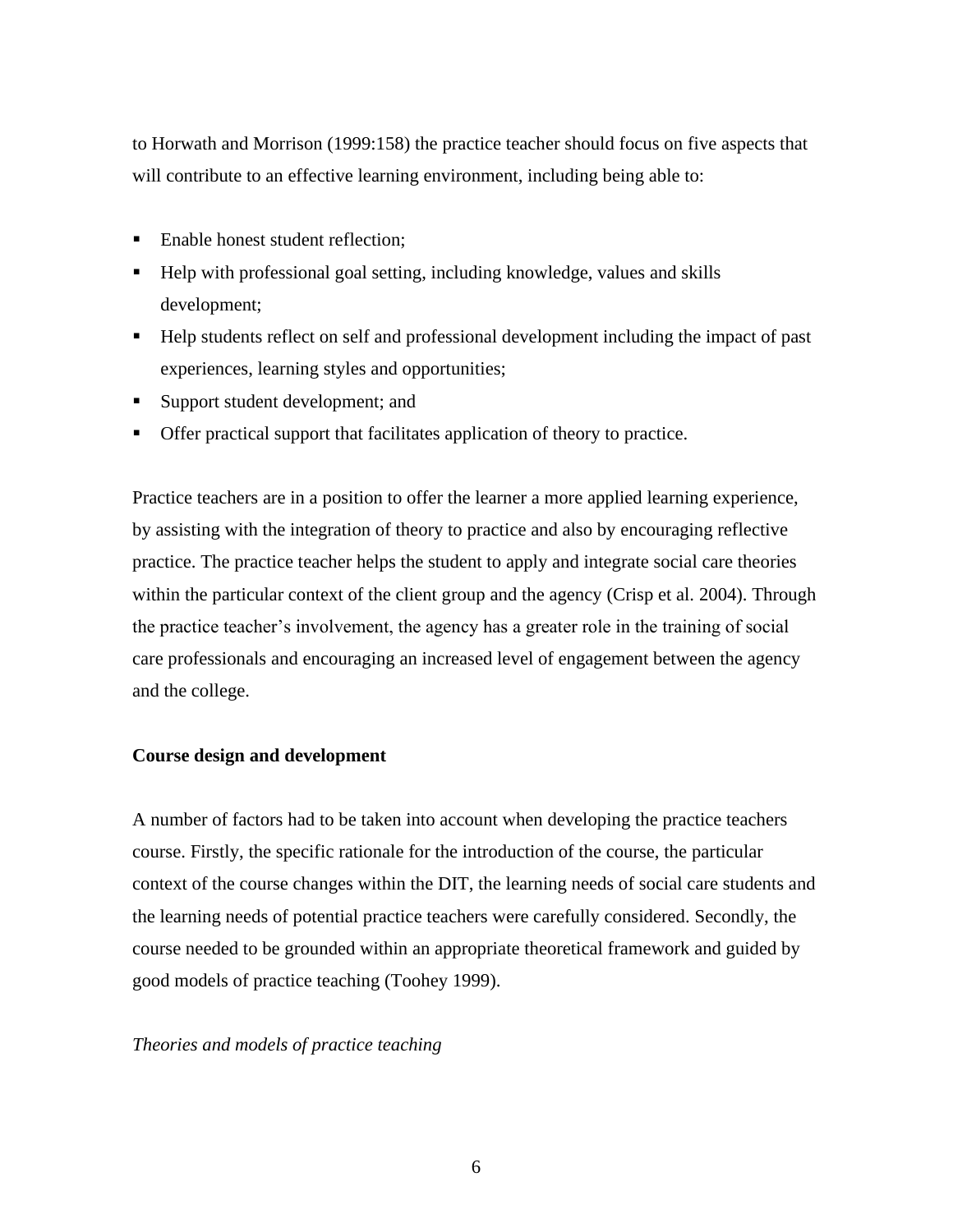According to Shardlow and Doel (1996) there is no comprehensive theory of practice teaching and learning. Multiple theories from a variety of disciplines including sociology, psychology, psychotherapy and education influence practice learning. These authors also note that practice teachers often construct an individual approach to practice teaching (Shardlow and Doel 1996). They identify several models of practice learning that have emerged since the 1970's, a model being loosely defined as "… one that offers suggestions about how to go about the various types of activities that are part of the student's learning on placement" (Shardlow and Doel 1996: 33). Doel (2000) highlights the positive move from apprenticeship models to more educational based models within UK social work in recent years, highlighting the importance of partnerships, innovation, creativity and professionalism. He goes on to note several important developments including the introduction of:

- explicit practice curricula;
- clear teaching and assessment methodology;
- service user involvement in student learning;
- a co-ordinated teaching approach to practice;
- common structures and language; and
- inter-professional training programmes

### (Doel 2000:157-158)

Insights by Shardlow and Doel (1996) highlighted the need to develop a course based on the principles and methods of adult learning, the introduction of practice teachers to the concept of practice learning, the identification of core competences (supervision, reflection, and assessment skills amongst others), the provision of practical guidelines and the definition of roles and responsibilities. Some of the issues raised by these authors require a wider level of debate in the context of greater developments in social care education and training in Ireland.

## Course philosophy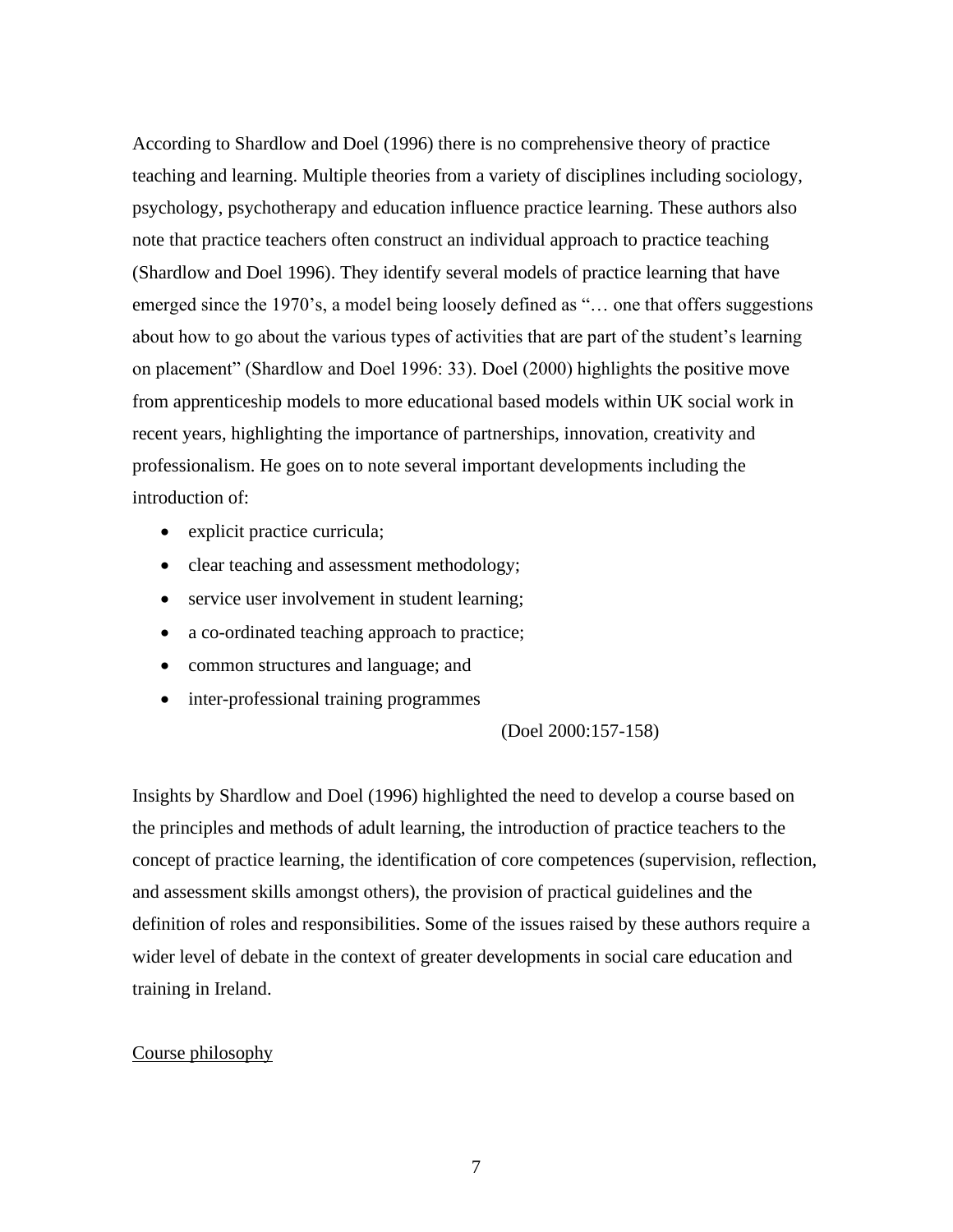Course designers need to be reflective about their philosophy in relation to the teaching and learning on the course. An example of this is focusing on whether the course is student or lecturer focused. In recent years, the work of psychologists such as Bruner (1974) and Vvgotsky (1997) has contributed to a more student-centred approach which highlights the role of the learner and the centrality of learning as a participatory and interactive process. In student-centred learning, it is considered essential that learners take responsibility, with support, for their own learning in that they must be able to identify what they need to know and what resources they require to achieve their learning successfully. This is considered particularly relevant to adult learners (Daines et al. 1998). This focus on the learner is consistent with the view presented by Rogers (1938: 18) when he states that "[t]he primary task of the teacher is to permit the student to learn, to feed his or her curiosity". This involves empowering learners by providing a secure and safe environment and setting a context where learners can learn, question, discuss and challenge (Knowles 1970; Reece and Walker 2000).

### Principles of adult learning

As the participants on this course were all adult learners, theories of adult learning have particular relevance to the course design. It is generally acknowledged that most adult students are highly motivated (Knowles 1983; Daines et al. 1998; Rogers 1989 and Reece and Walker 2000) although this must not be taken for granted. It must also be acknowledged that any group of learners will have their own individual needs and learning preferences. Knowles (1983) outlined six assumptions about adult learning:

- The need to know adults need to understand the purpose of learning prior to starting;
- Readiness to learn adults want to learn what they need to learn;
- $\blacksquare$  Orientation to learning adults are motivated to learn what is relevant to their own lives;
- Prior learning experiences to upon which to draw;
- Adults respond to external motivators (promotion) and internal motivators (increased self-esteem and job satisfaction); and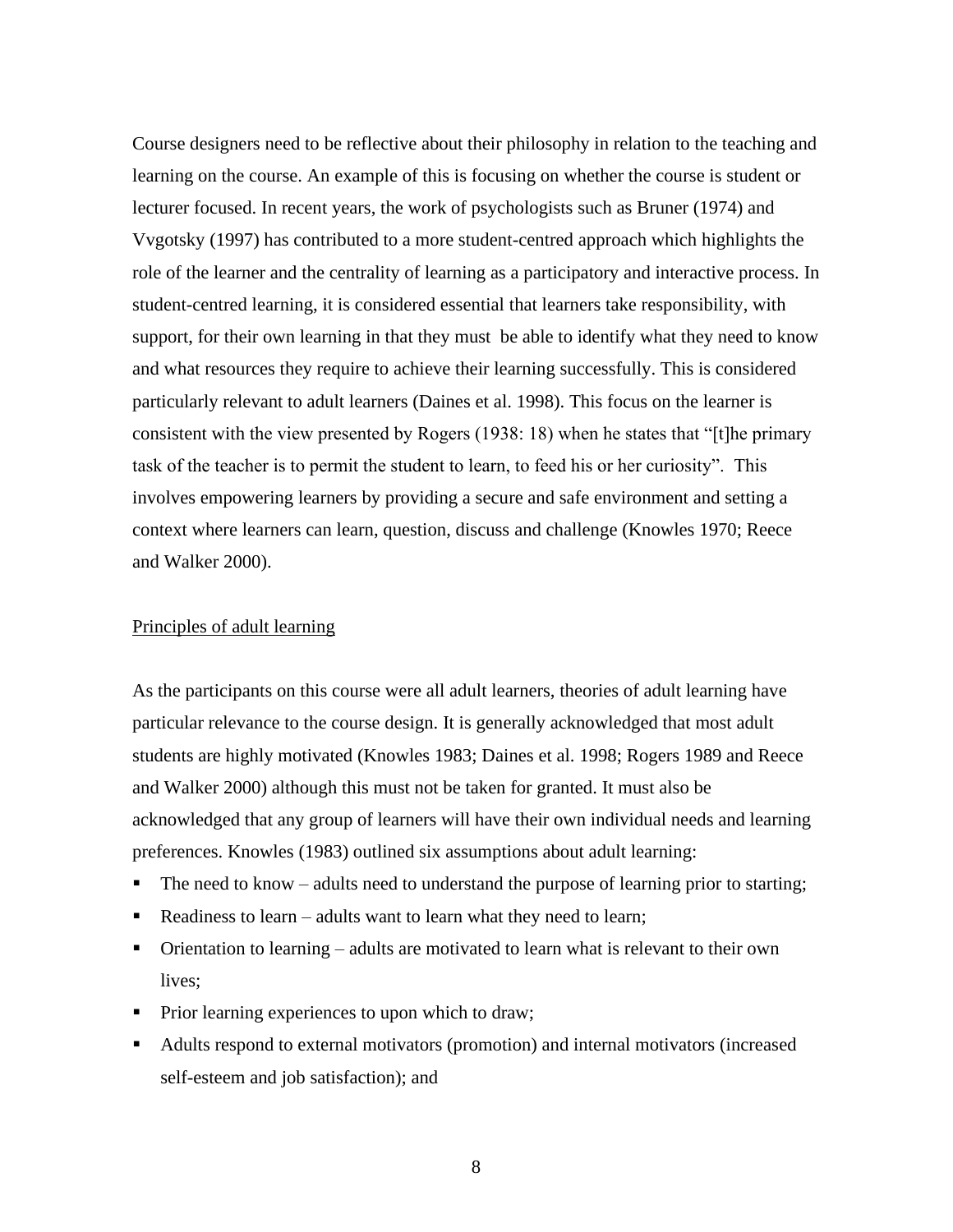■ Self-directed rather than teacher dependent learning.

Many of the course participants had been qualified social care practitioners and some had been supervising students for a number of years. In addition, it has long been recognised that creating a positive learning environment that is congenial, calm and relaxed is critical to learning as Daines highlights:

People learn best when they feel secure, their needs are being met, they know what they have to do, they are actively involved and engaged and know when they are achieving and see and experience that they are being treated as adults. (Daines et al. 1998:9)

This view is supported by Vlodoski (1985 cited in Reece & Walker 2000) who suggests that success, volition, value and enjoyment are the key factors in motivating adults to learn.

There has been criticism of some aspects of these theories due to the paucity of empirical evidence for the theories and models outlined (Tennant 1988; Curzon 1990; Edwards, Hanson and Raggatt 1996; Shardlow and Doel 1996). In addition, much of the existing empirical research has been criticised because it has focused too narrowly on white, middle class and well-educated participants, ignoring the diversity that exists among adult learners (Smith and Pourchot 1998; Shardlow and Doel 1996). Despite these criticisms, certain components of the theories and models outlined have proven useful in the design of this course. However, it is important to emphasise that each learner is an individual and will have their own unique learning style.

## Other learning theories

Other learning theorists that proved useful in designing the course are Kolb (1984) and Biggs (2002). Kolb uses the learning cycle (shown below) to illustrate the various stages students go through during the learning experience. Kolb's learning cycle works as it encourages students to act on what they need to know, experiment and test what they have learned, reflect on testing and formulate new ideas and concepts and recommence the

9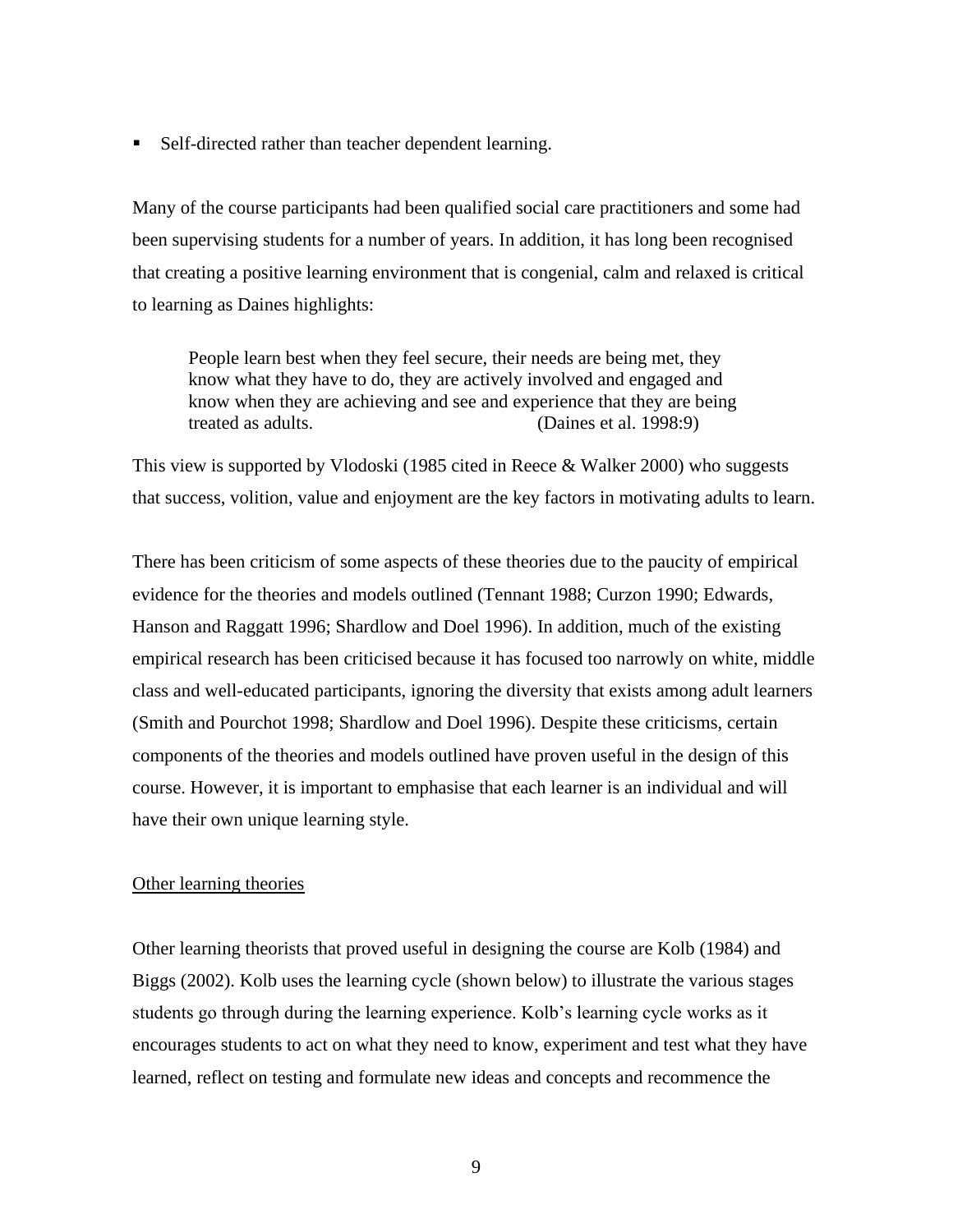learning cycle again. In summary, the student is constantly linking theory to practice. Critiquing Kolb's (1984) model, Tennant (1988:105) cautions against accepting the model entirely "…because it can lead to a number of misconceptions about learners". Jarvis (1987) describes it as being overly simplistic. He argued that learning does not always occur in such sequential stages and the model also excludes other possible learning styles such as memorization. Boud et al. (1985) also criticize Kolb's model as ignoring the affective domain and the effect of relationships on learning. It is now accepted that all experiences may not be transformed, conceptualised or analysed in the way Kolb suggested (Hull et al. 2005). Nonetheless, Kolb's model can be a useful tool.

#### **Figure 1: Kolb's experiential learning cycle**



Constructivism is concerned with what the learner does, e.g. how the learner constructs learning through activity. Alignment refers to what the teacher does in setting up a learning environment to achieve stated learning outcomes. Biggs (2002:1) suggests that the aim should be to drive students to solve real life problems and assess how well these problems are solved so that "[t]here is alignment all the way through from objectives through teaching method, to assessment: all involve students focusing on what they should be doing, solving professional problems" (Biggs 2003: 2). Informed by the above models and theories, the Project Team employed a variety of learning and teaching methods for example, role play, word storms, small group discussion and problem solving to maximise the educational opportunities for individual learners.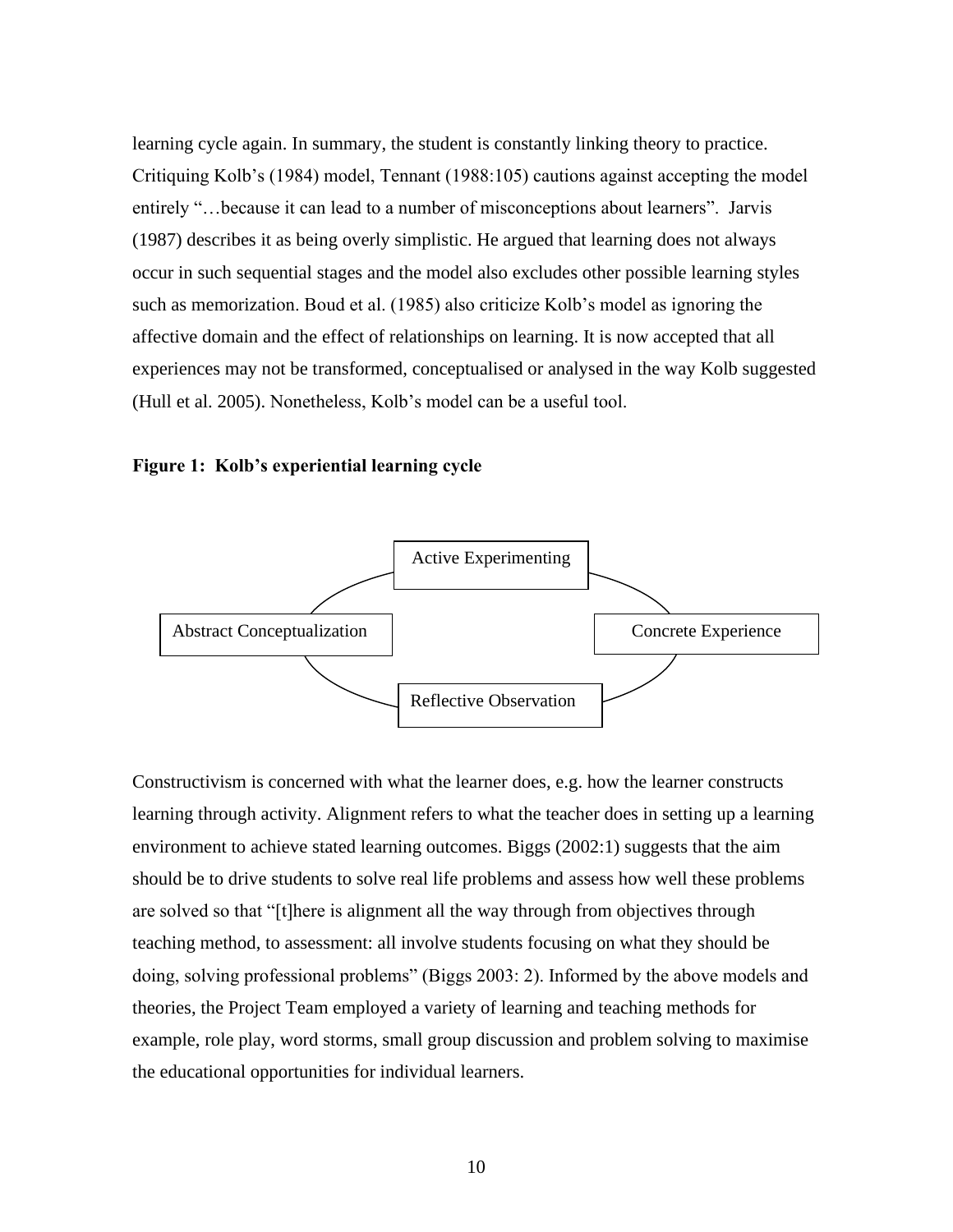The process of learning from reflection is a skill that entails some engagement with past experiences and the feelings and thoughts that accompany those incidents. By reflecting in this way, it is hoped that new understandings will emerge that will impact on future practice. Moon (1999:23) suggests that reflection is '… a form of mental processing with a purpose and/or anticipated outcomes that is applied to relatively complex or unstructured ideas for which there is not an obvious solution'. It was Schon (1983) that first coined the phrase 'reflective practitioner' as a model of how professionals could find some resolution to difficult professional issues. In Brookfield's (1983) *Self-Directed Learning and Critical Reflection Model* adults take charge of their own learning by deciding their own learning goals, finding appropriate resources, deciding on which learning methods to use, and evaluating their own learning process. He also observed that critical reflection of learning helps adults to learn more deeply. Brookfield (1995) argues that one can review a situation from different viewpoints including our own, those of our colleagues and the learners and from the theoretical literature. He refers to these as the four critical lenses and says critical reflection is fundamental to teaching.

The course participants brought with them a wealth of practice experience and many of them already had experience of supervising students or staff in the past providing a valuable resource to assist group learning. Group learning is considered to offer a valuable opportunity for enhancing learning. Very often in courses the key learning takes place during the group process but this can be lost if the focus is on the content and the end product. Race suggests that "[group] learning is about getting people to work well together, in carefully set-up learning environments" (Race 2001:140). He goes on to argue that group learning is one of the most natural situations for humans but it is important to realise that the roles played by others within the group can have a positive or negative effect on the learner. Some of the roles that may be undertaken by group members include listening, questioning, stimulating, encouraging, evaluating, harmonising and support, although some group members may show disruptive or negative behaviour. Learners were encouraged to share their knowledge and experiences with each other and many of the course participants

11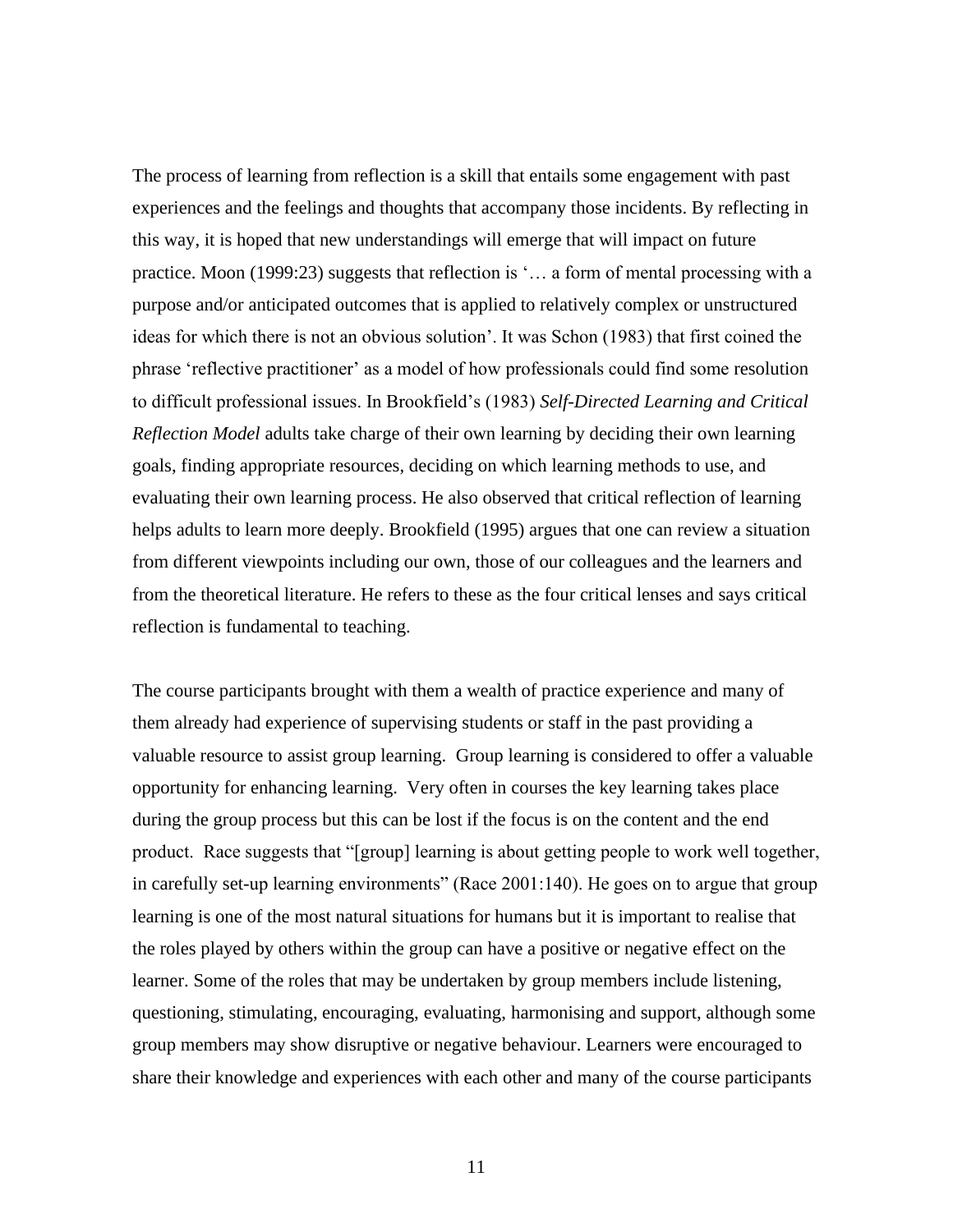engaged at this level with little difficulty. This probably reflects their high level of experience and confidence in their practice.

#### *Course outline*

The course has been delivered three times, in December 2004, February 2005 and August 2005, over three full days with a maximum of twenty participants. Allowing that some agencies experienced difficulties releasing staff, two of the courses were delivered over three continuous days and one course was offered for one day per week over three weeks. The first and third courses were open to participants who were practice teachers for inservice students of the B.A. (Ord.) programme. The second course was also aimed at this group of practice teachers but in addition, was open to applicants who had students from the direct entry stream.

Applicants for the course were expected to have a professional qualification in social care or equivalent and to be responsible for a student on placement or in their workplace. Professionally qualified social care workers who were interested in taking a student in the following academic year could also apply. The course was designed to include inputs from course tutors and interactive activities for small and large groups.

The aim of the course was to introduce participants to practice teaching and learning in social care settings. In turn, it strove to facilitate and enhance WBL for either students in their student work placement or in-service students in their places of employment. On completion of the module the learners were expected to:

- **•** Define, discuss and evaluate the role of the practice teacher in social care;
- **EXECUTE:** Discuss and analyse how beliefs, values and attitudes impact on teaching and learning in the workplace;
- **•** Demonstrate the ability to assist students to evaluate current theory and practice in the social care field and to integrate concepts across a variety of areas;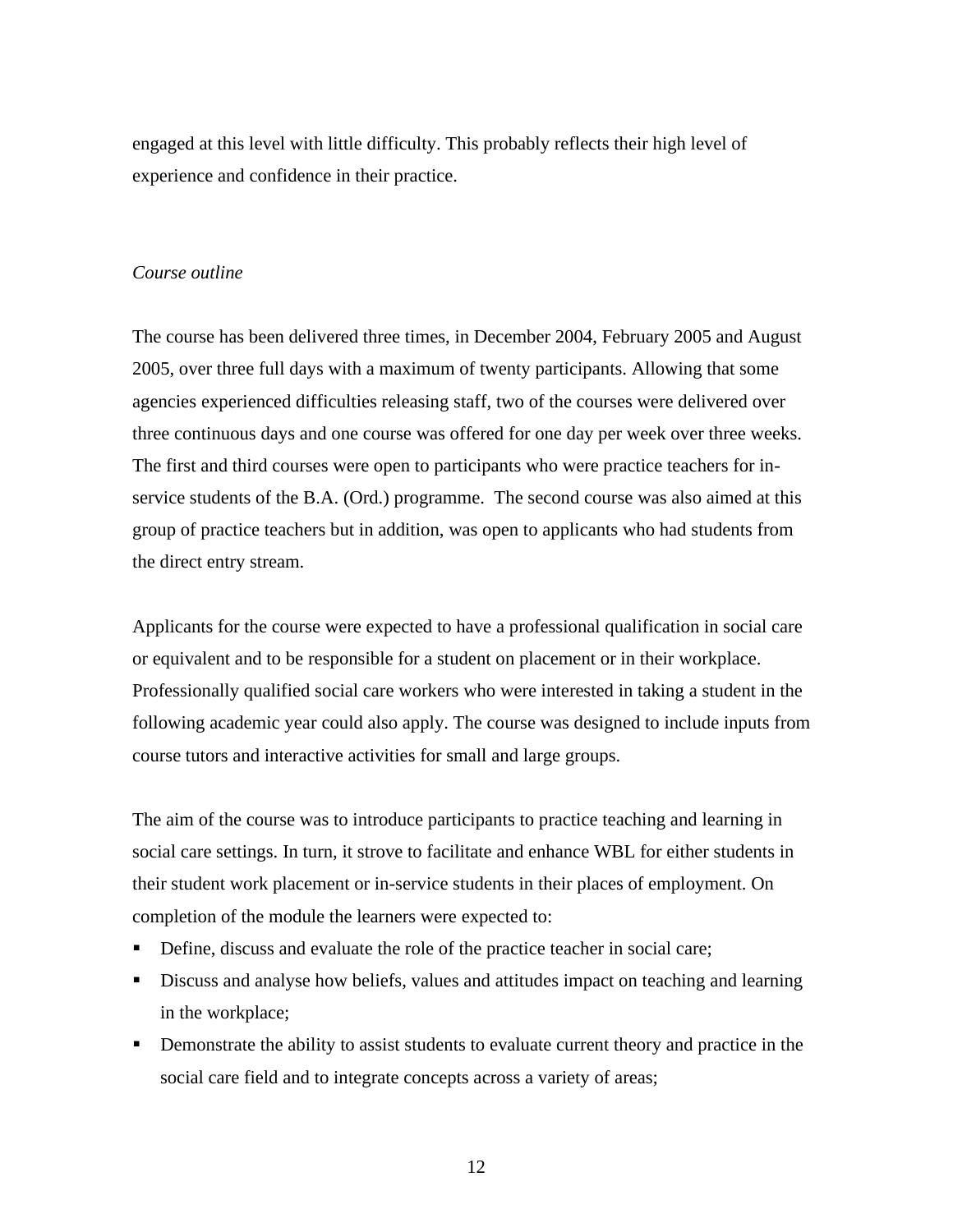- Help students to take responsibility for the establishment of goals and the implementation and evaluation of care programmes; and
- Enable students to work in an ethical manner and as a reflective social care practitioner.

The course modules which deal with these various aspects are listed in figure 2.

## **Figure 2: Course Components**

| Course introduction and overview                        |
|---------------------------------------------------------|
| Introduction to social care course syllabi              |
| Roles of practice teacher, student and college tutors   |
| Planning for work-based learning and student placements |
| How students learn                                      |
| The role of supervision                                 |
| Tripartite meetings                                     |
| Assessment and report writing                           |
| Perspectives of students and practice teachers          |
| Course review and evaluation                            |

## Assessment Process

The assessment process has been identified as a key determinant to a student's learning (Knight and Brown 1994). It is important that a range of assessment approaches are considered and the decision based on the most appropriate method to support learning given the diversity of the student population. Participants were assessed by means of a short multiple choice class test on the last day. The test was open in that it allowed participants to consult their own learning materials.

## Course review and evaluation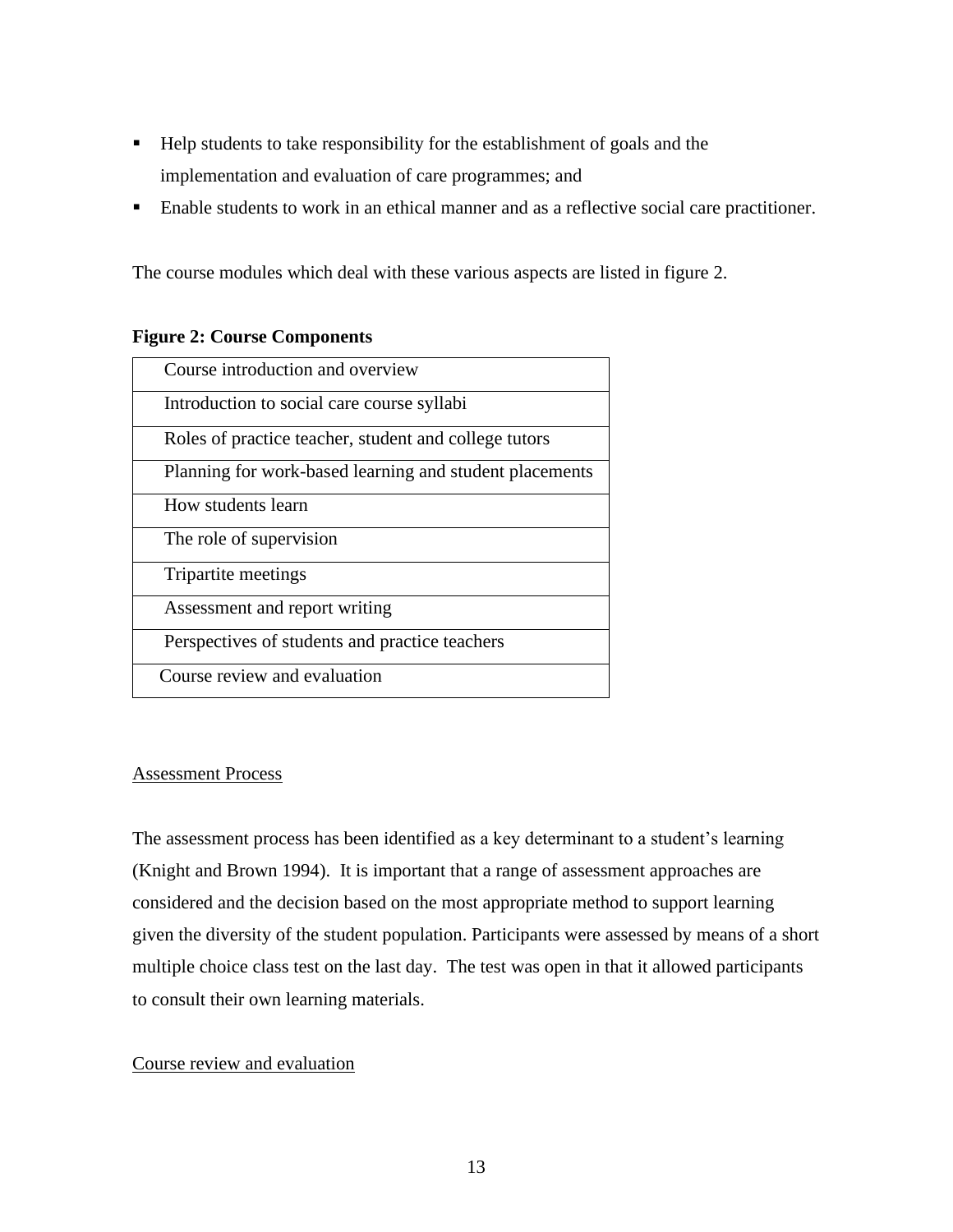Evaluation involves the use of "pertinent and incisive questions" (Cook 2004:1) and is valuable for two key reasons – it allows for assessment of the teacher's performance and improvement of students' learning experiences. Areas that can affect learning experiences include the learning environment, assessment methods, course subjects and design, resources and the incorporation of the course into a wider context of study (UTS 2004). Toohey (1999) argues that it is vital that a planned evaluation takes place in order to "provide evidence of the degree to which the programme meets its own goals and… to evaluate the programme from other perspectives" (Toohey 1999: 197).

Two separate evaluations were conducted. The first, an independent external evaluation (Thrive 2005) of the practice teachers course utilised student interviews, student questionnaires and focus groups as well as qualitative interviews with practice teachers. The second included completion of peer review and learner self-reports by course participants.

The overall findings from both evaluations were extremely positive. For example, the Thrive evaluation indicated that all practice teachers described it as 'excellent' (Thrive 2005:11). In addition, the Thrive evaluation stated that both students and practice teachers reported "greater role clarity" and the "positive impact of this component directly attributable to this training" (2005:11). The vast majority of the participants rated the relevance of the programme for practice teaching and learning and content of the syllabus as 'excellent', with the remaining participants rating them as 'satisfactory'. In relation to the content and delivery of the course, the majority of participants stated the learning content and learning activities were 'excellent'.

The course design team adopted various suggestions arising from the internal evaluation. The main findings of this evaluation were there was some repetition/overlap in course content. As a result, the course structure was reviewed and altered. In addition, two

14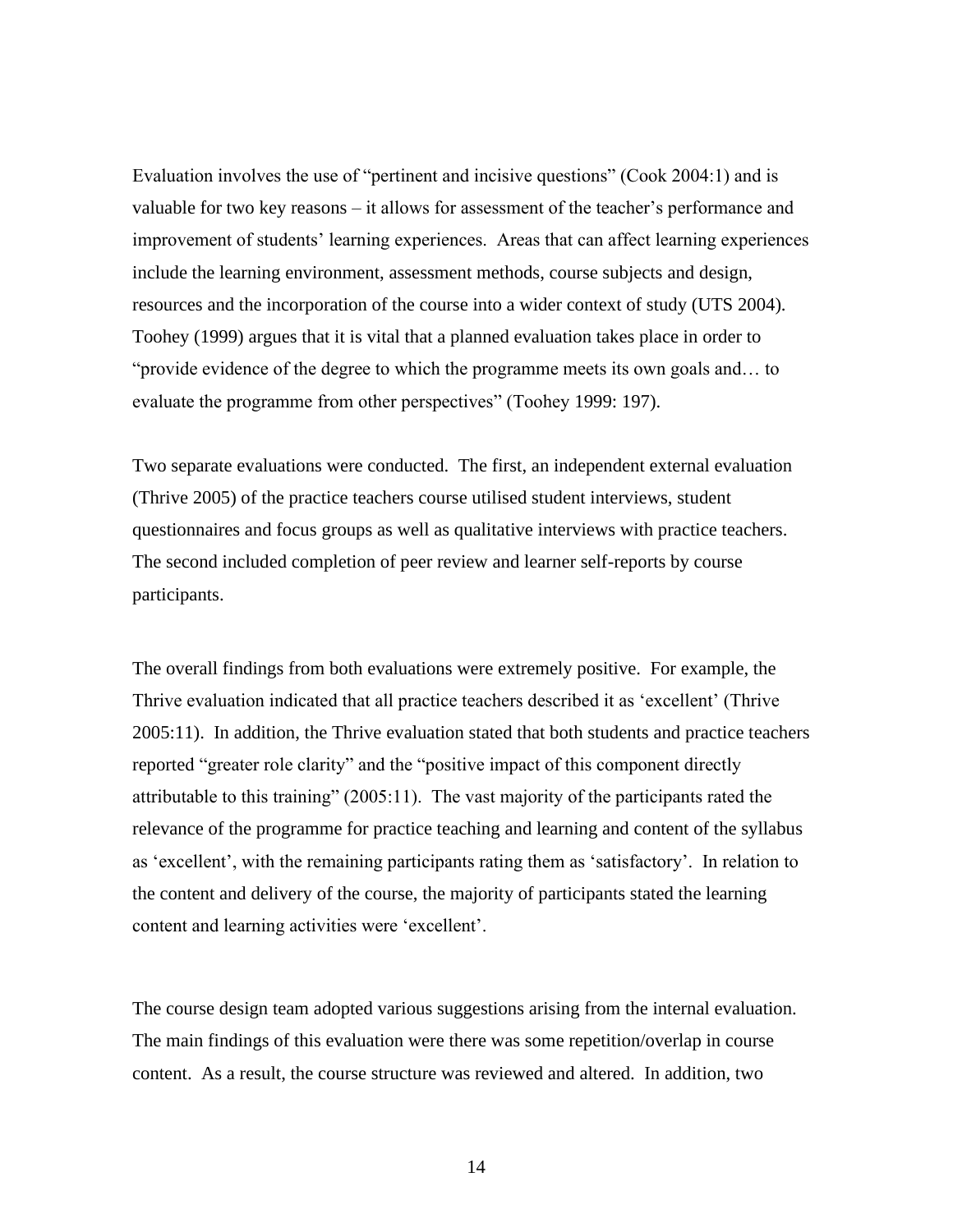sessions which, on reflection, were quite similar in content were amalgamated to further reduce any repetition. The participants also suggested that the course should be delivered at the beginning of the academic year. While we concurred with this comment, some agencies delayed identifying practice teachers, which was problematic in terms of course delivery. Also, there were differences of opinion in relation to the timing and structure of the course delivery. In response, the course delivery varied between three consecutive days and one day per week over a three week period.

Although not directly related to the design and delivery of the practice teaching and learning course, the external evaluation highlighted some interesting points in relation to the conceptual shift in the practice teaching role (Thrive 2005). One of the issues highlighted was that some practice teachers did not feel their agencies acknowledged sufficiently and supported the additional undertakings required to fulfil the role of practice teacher. The main suggestion of the practice teachers when asked what changes they would like to see in the operation of the practice teacher/student relationship was that the practice teacher/student meetings should take place outside of work hours to avoid work interruptions and allow more time for reflection.

This evaluation identified that the practice teachers who had not participated in the course "spoke less confidently about their role and what the student needed" (Thrive 2005: 39). This adds weight to the argument that the practice teachers course is valuable in terms of improving the quality of work based learning.

The report also found that a small number of students (16 per cent) were not satisfied with the quality of practice teaching they received (Thrive 2005). For example, the frequency of supervision meetings with some practice teachers did not meet the requirements of practice teacher responsibility, which suggests bi-weekly sessions. The Thrive report also cautioned of the danger that we are reliant on the professionalism of the practice teacher fulfilling the role adequately, stating the "possibility exists that students and individual practice teachers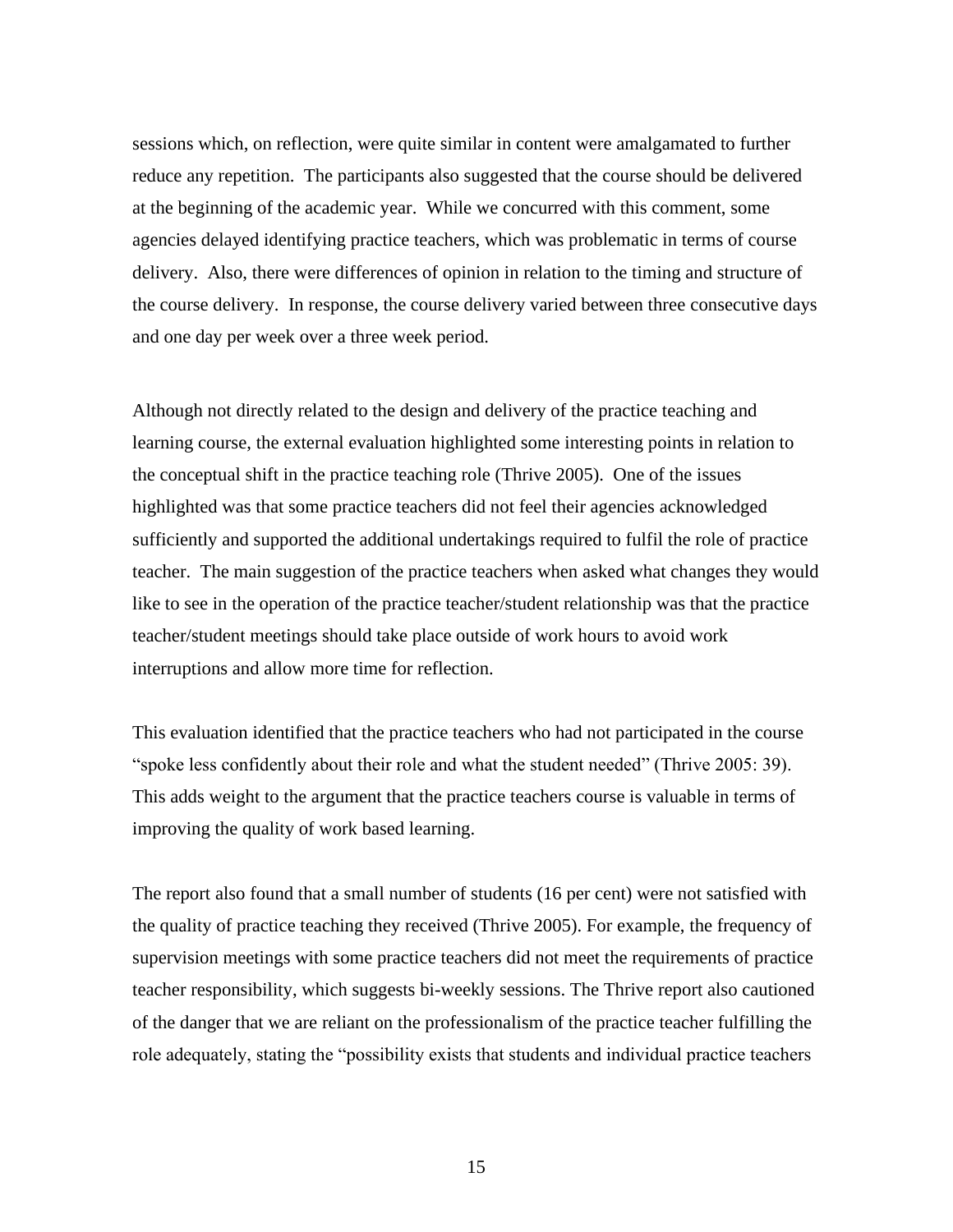could collude in covering up a lack of performance in this aspect of the course of which the college could be unaware" (Thrive 2005: 7).

## **Summary**

The model outlined above has integrated particular theories of adult learning, teaching, assessment and evaluation as well as insights into good teaching practice. In addition, the course development team was guided by the value of reflective learning and the desire for professionalism in social care practice. Much of this has been done based on the practical usefulness of particular theories and on trial and error over the duration of course delivery.

The final product then is one that is informative and generic and suitable for new or untrained practice teachers. It allows for the development of different styles of practice teaching in social care depending on the particular agency requirements, student needs and indeed the client group. This was further strengthened by the variety of teaching and learning methods employed.

The course met the internal quality assurance requirements of DIT and was internally and externally evaluated. Social care students and existing practice teachers are involved in the teaching of the course, allowing for increased practical application and reflection. The course aims to develop a common language and approach to practice teaching and learning between the Department of Social Sciences in DIT and the relevant agencies, although this debate is still at its infancy. In addition, the course has streamlined structures for in-service students and their agencies in regard to practice teaching.

There are a number of areas that require further discussion and development. A three day course has significant limitations in what can be covered and choices must be carefully

16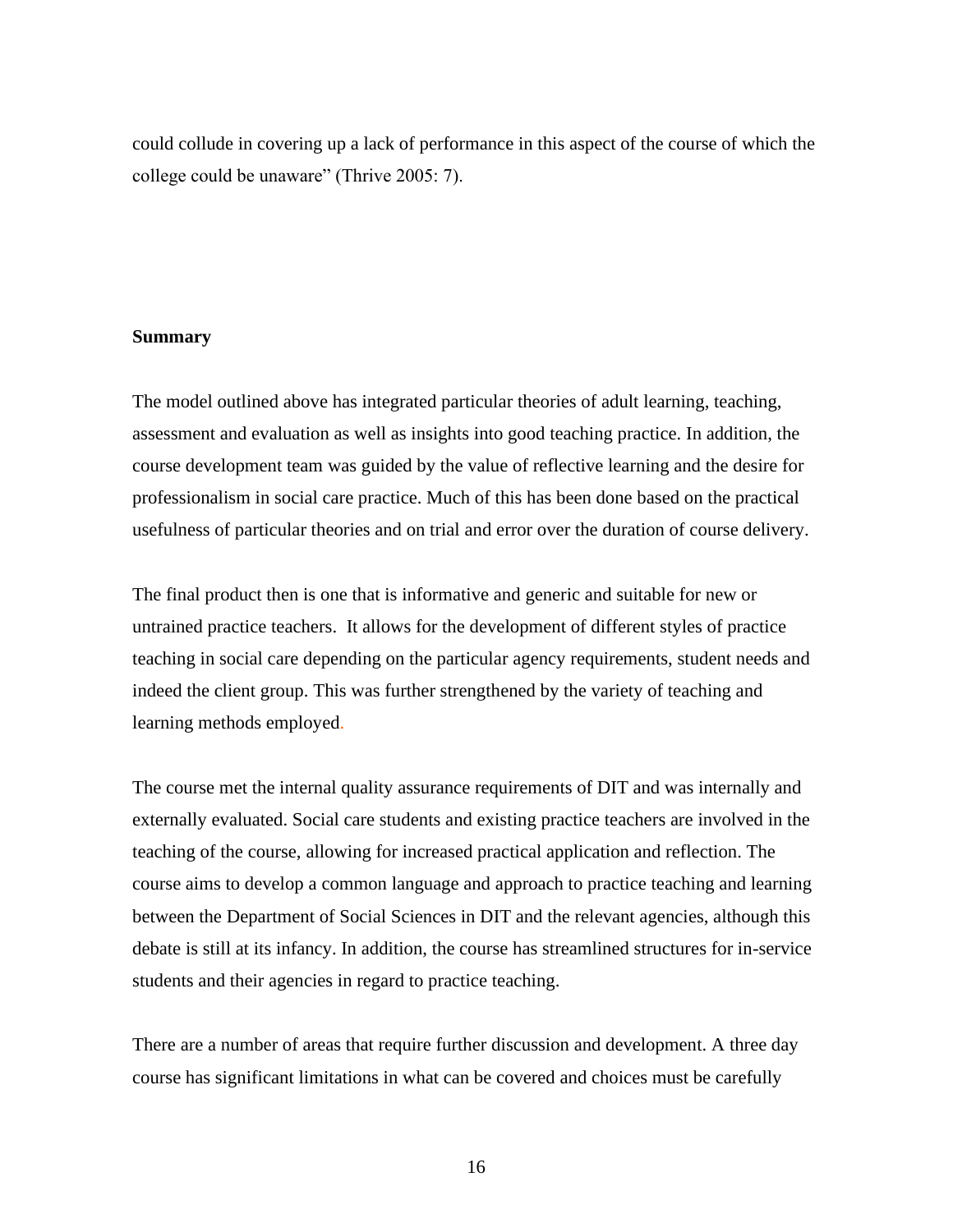made regarding content. This is consistent with Doel's (2000) observations about having an explicit curriculum and approach, e.g. whether a competency based approach is more desirable than a reflective approach. This discussion needs to begin in relation to practice teaching or supervision for social care students and should involve a number of interested bodies including front line workers, practice teachers, managers, educational and professional organisations and client groups and in near the future, registration boards. The Irish Association of Social Care Educators (IASCE) might be best placed to gather such a forum although there may be issues of representation for other groups. Another area that requires further discussion and development is that of anti-oppressive and antidiscriminatory practices which are rarely made explicit within Irish social care practice and training. In addition, the importance of effective inter-professional and inter-agency working together has been highlighted in the Irish and international literature on numerous occasions and this needs to be incorporated in social care practice teaching and learning.

A further consideration is the assessment and evaluation of practice teaching and learning. There is significant potential here not just to involve students and practice teachers but also to give voice to service users. For example, Edwards (2003) and Doel (2000) argue for the involvement of service users in the assessment of social work students' practice placements. To consider innovative practice such as this requires social care professionals to engage more substantially with the teaching of theories for practice within the context of the agency and the client group. Further discussions could consider how practice teachers and agency managers could involve clients and students in an evaluative or reflective process.

#### **Conclusion**

To argue for practice teaching and learning as an intrinsic part of social care education and training is not a radical departure from the current system that educate social care workers. However, practice teaching marks a practical and conceptual shift on the part of social care workers and educators. This article argues that this should form part of a greater movement

17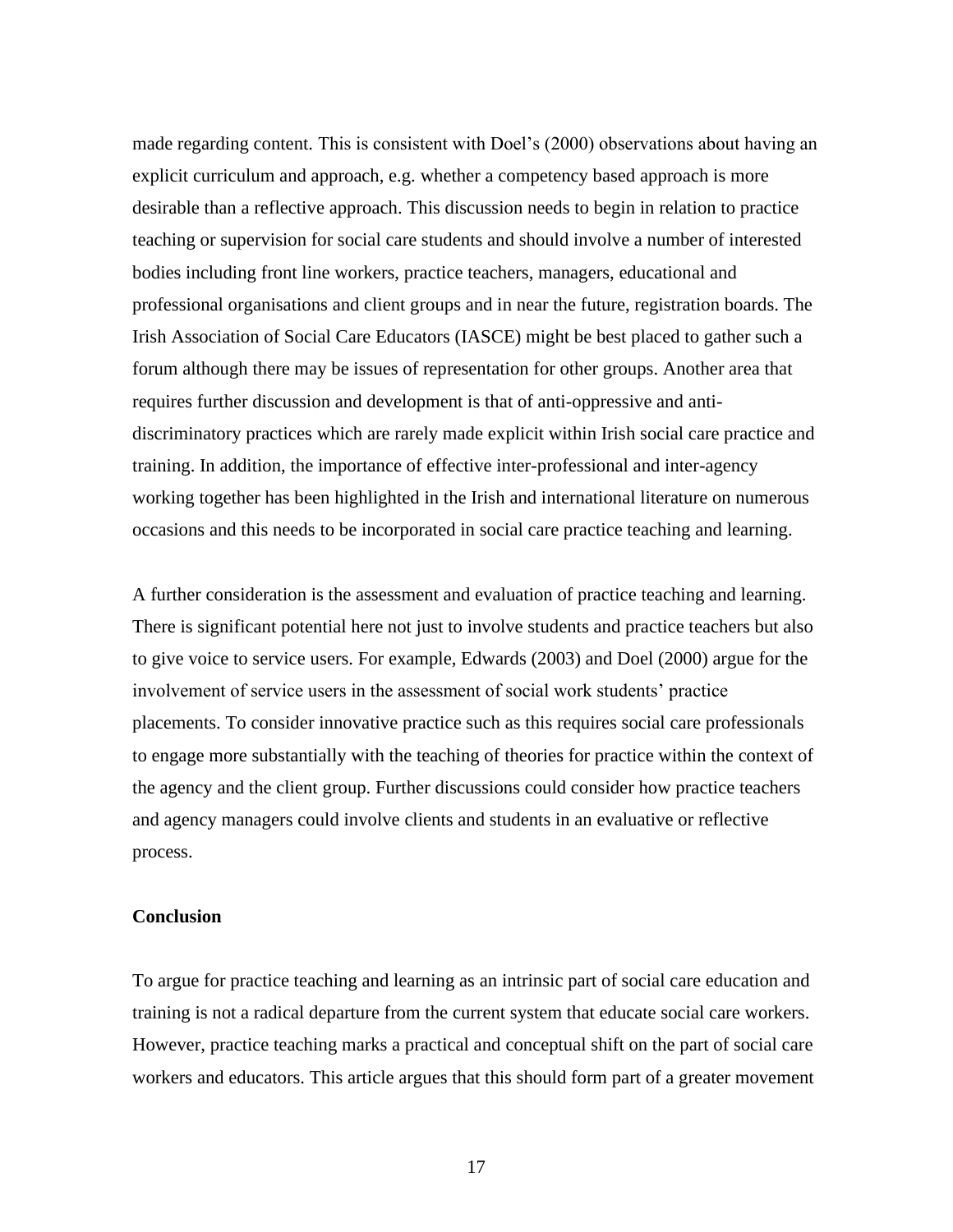towards professionalism in social care, one that nurtures critical reflection and attention to best practice and one that is client focused.

As with good practice in student supervision, the development of practice teaching is not without difficulties. Furness and Gilligan (2004) highlighted challenges for UK social work such as funding and training for practice teaching and learning as well as institutional support and acknowledgement for practice teachers. Doel (1996 and 2000) also notes the importance of the development of good models of practice teaching based on theory, creativity, professionalism, innovation and partnership. Whether our call to develop practice teaching and learning will be heeded or not, it remains clear that WBL is essential for the training of social care workers and any move to enhance practice in this area is to be welcomed. The model of practice teaching and learning outlined in this chapter will evolve as it is informed by further evaluation and reflection. The practice teaching and learning course provided by DIT will also have to take cognizance of developments in social care education and training and policy and practice requirements.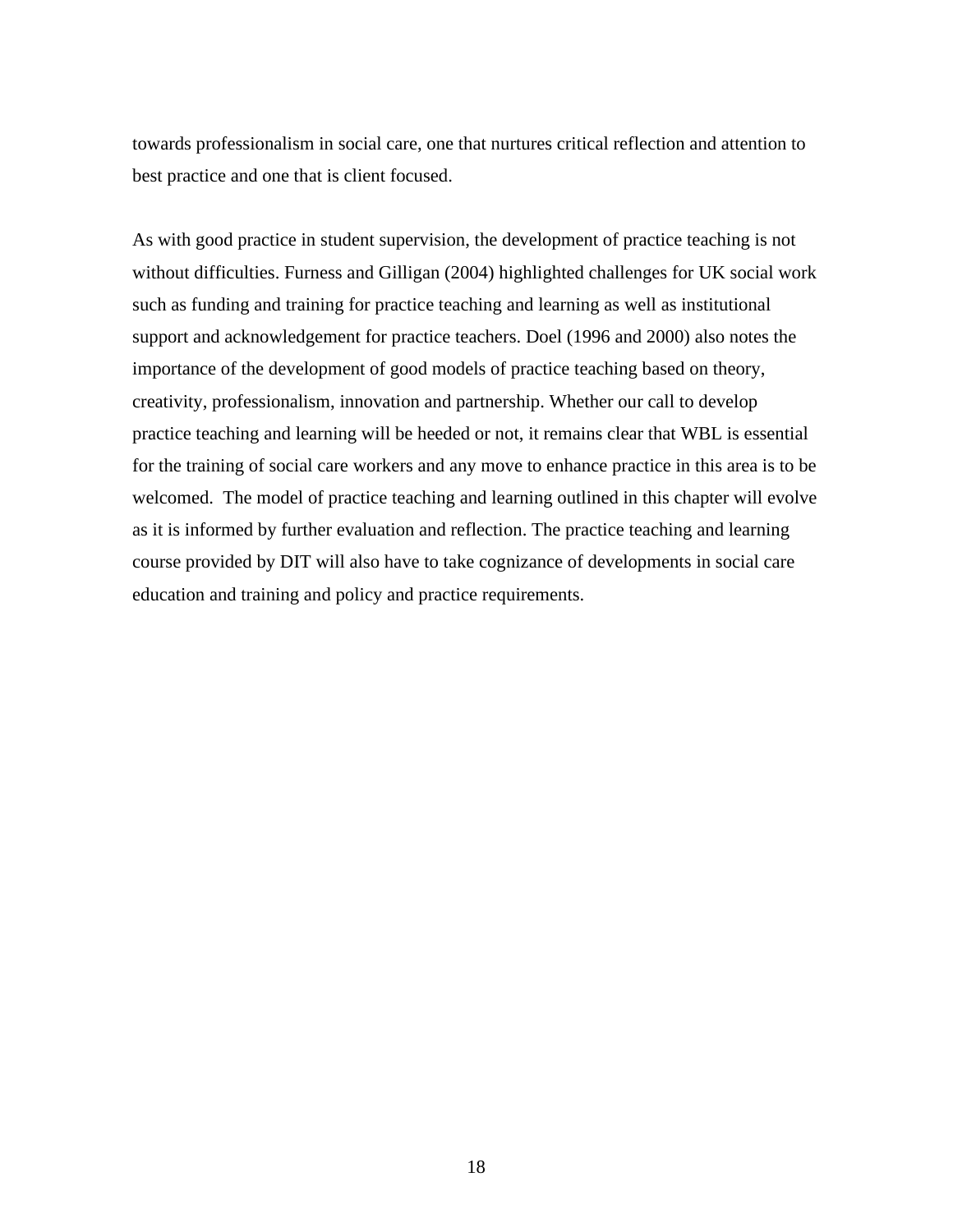#### **References**

Barr, H. (1987) *Perspectives on Training for Residential Work*, London, Central Council for Education and Training in Social Work.

Biggs, J. (2002) *Aligning the Curriculum to Promote Good Learning,* UK, LTSN UK Generic Centre.

Boud, D., Keogh, R. and Walker, D. (1985) *Reflection, Turning Experience into Learning,* London, Routledge Falmer.

Brookfield, S. D. (1983) *Adult learners: Adult Education and the Community,* Milton Keynes, Open University Press.

Brookfied, S. (1995) *Becoming a Critically Reflective Teacher,* San Francisco, Jossey Boss.

Bruner, J. (1974) *Beyond the Information Given: Studies in the Psychology of Knowing*, London, Allen and Unwin.

Butler, B. and Elliott, E. (1985) *Teaching and Learning for Practice*, Aldershot, Gower.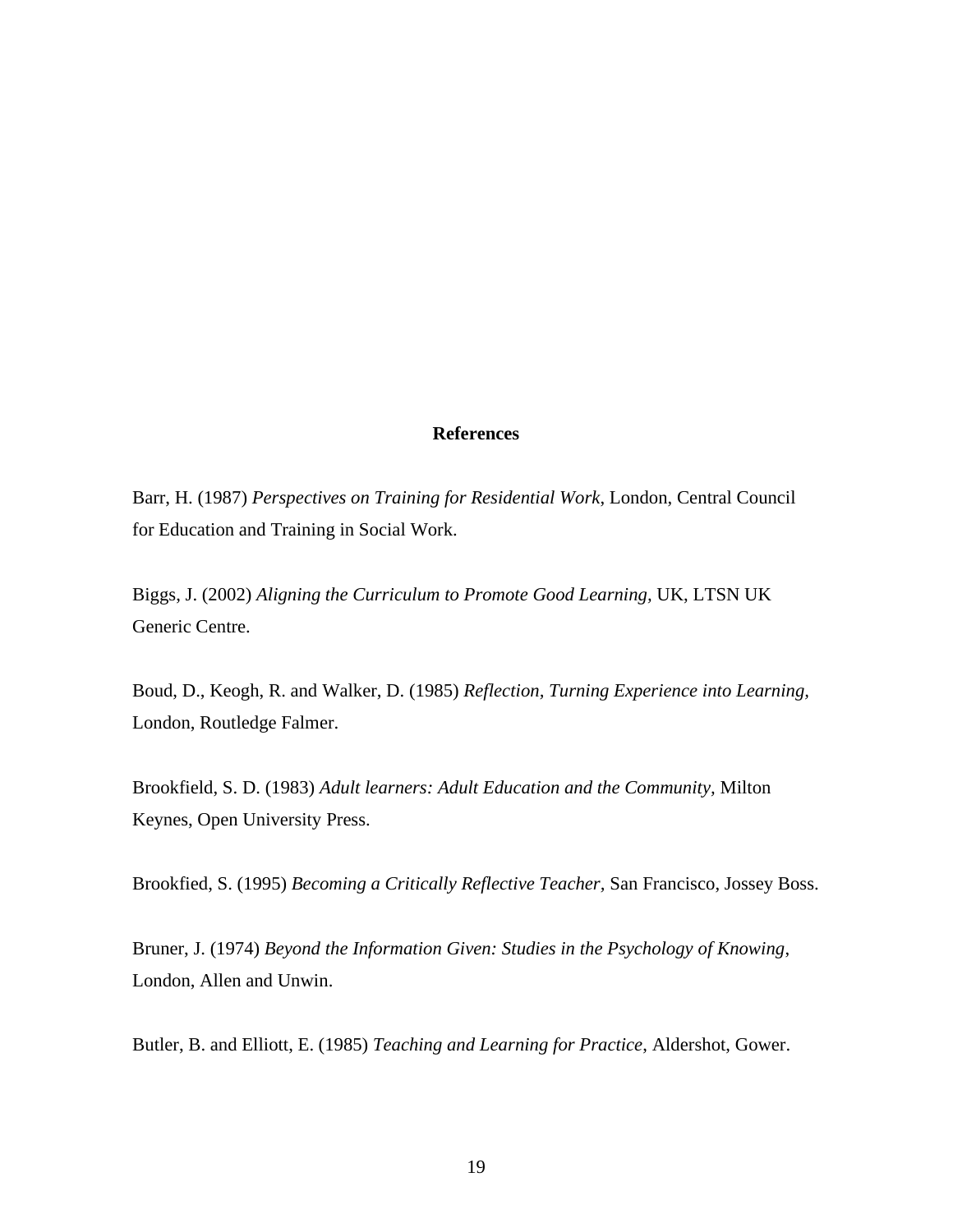Clarke, M. (2003) 'Fit to Practice: The education of professionals'. Paper presented to the 3<sup>rd</sup> Annual IASCE conference, Cork.

Cook, J. *Evaluating Learning Technology Resources* <http://webcourses.dit.ie/webct/courses/> DY001\_1\_PGCert\_Third\_Level\_and T… (Accessed 24-03-2004)

Curzon, L. B. (1990) *Teaching in further education* (4<sup>th</sup> ed) London, Cassel Educational.

Crisp, B., Anderson, M., Orme, J. and Lister, P. (2004) 'Learning and Teaching Assessment: Reviewing the Evidence', in *Social Work Education*, Vol. 23, No. 2, April 2004 (199-215).

Daines, J., Daines, C. and Graham, B. (1998) *Adult Learning Adult Teaching,* England, The Lavenham Press.

Dewey, J. (1933) *How We Think: A Restatement of the Relation of Reflective Thinking and the Education Process,* New York, D.C. Heath.

DIT, Department of Social Sciences (2004/05) *Practice Teacher/Student Learning Contract*  [http://www.dit.ie/DIT/appliedarts/ssls/socialsciences/student\\_resources/](http://www.dit.ie/DIT/appliedarts/ssls/socialsciences/student_resources/) (accessed 30/08/05).

DIT, Department of Social Sciences (2004) Course Document*,* BA (Ord.) Social Care Practice, DIT. (Unpublished).

Doel, M. (2000) 'Practice Teaching and Learning' in R. Pierce, and J. Weinstein (eds.) *Innovative Education and Training for Care Professionals; A Provider's Guide,* London and Philadelphia, Jessica Kingsley Publishers.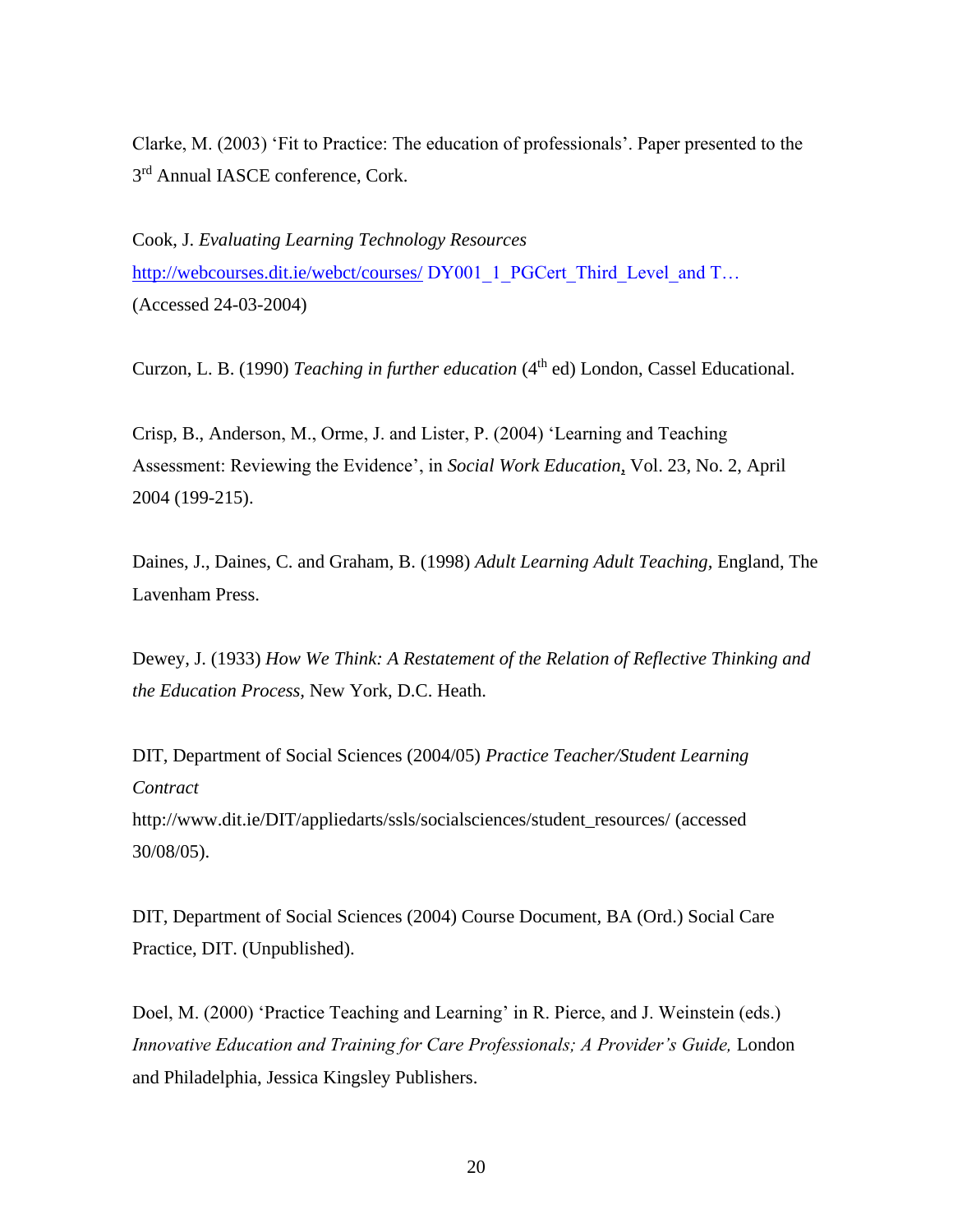Doel, M., Sawdon, C, and Morrison, D. (2001) *Learning and Assessing Professional Practice: Signposts to Success,* London, Jessica Kingsley.

Department of Health and Children (2002), *Action Plan for People Management in the Health Services*, Dublin, Stationary Office.

Edwards, C. (2003) 'The involvement of service users in the assessment of Diploma in Social Work students on practice placement' in *Social Work Education*, Vol. 22, No. 4.

Edwards, R., Hanson, A., & Raggatt, P. (1996) *Boundaries of Adult Learning,* Routledge, London.

Focus Ireland (1996) *Focus on Residential Child Care in Ireland; 25 years since the Kennedy Report*, Dublin, Focus Ireland.

Fog, E. (2003) 'Work-Integrated Learning in Residential Care' in *European Journal of Social Education*, (FESET), 4.

Furness, S. and Gilligan, P. (2004) 'Fit for Purpose: Issues from Practice Placements, Practice Teaching and the Assessment of Students' Practice' in *Social Work Education*, Vol. 23, No.4, (465-479).

General Social Care Council (2002) *Guidance of Assessment of Practice in the Work Place*, UK, General Social Care Council.

Hallstedt, P. and Hogstrom, M. (2005) 'Social Care: A European Perspective' in P. Share and N. McElwee (eds.), *Applied Social Care: An Introduction for Irish Students,* Dublin, Gill and MacMillan.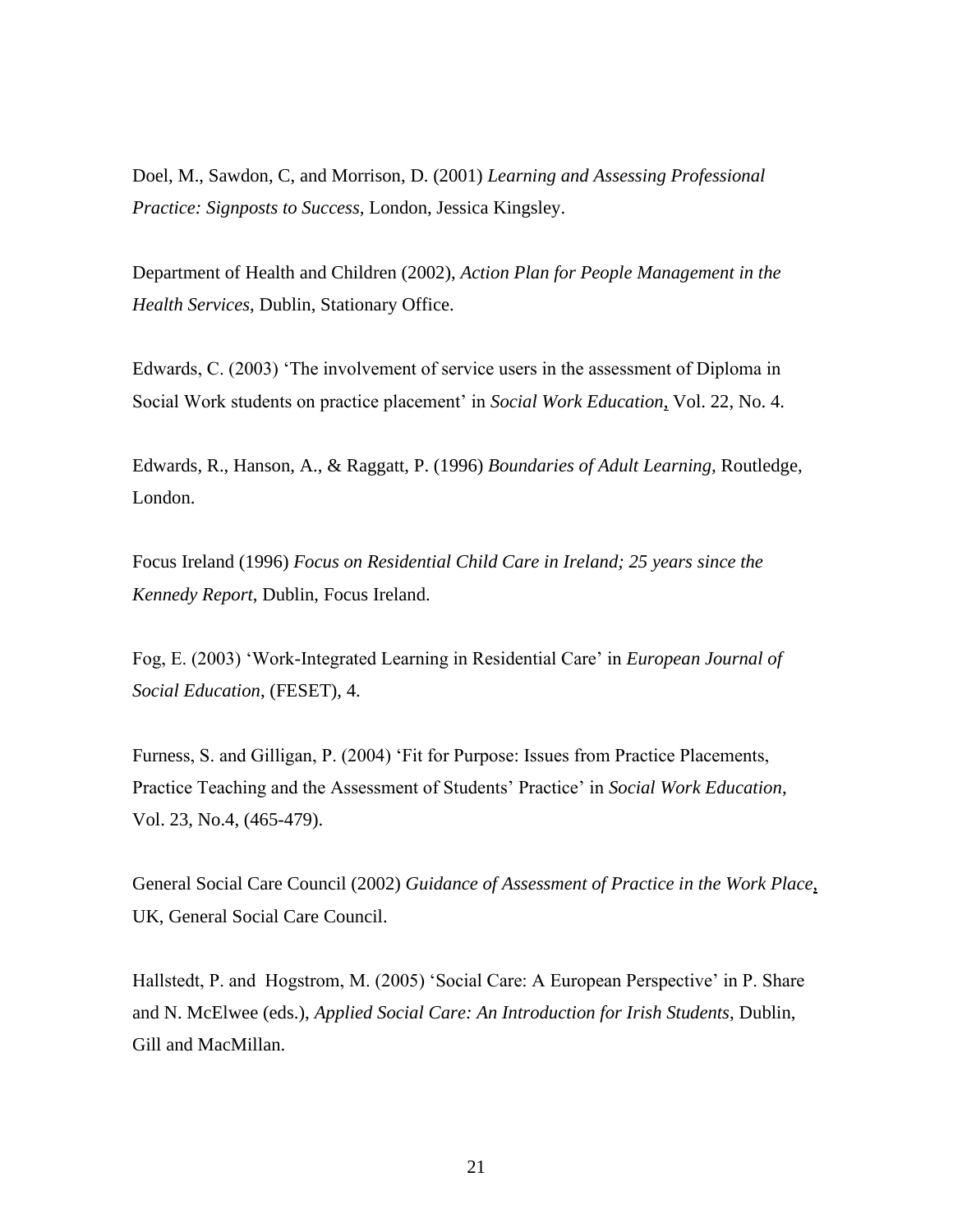Horwath, J. and Morrison, T. (1999) *Effective Staff Training in Social Care: from theory to practice*, London, Routledge.

Hull, C., Redfern, L. and Shuttleworth, A. (2005) *Profiles and Portfolios: a guide for health and social care*, U.K, Palgrave Macmillan.

Irish Association of Social Care Educators (2000) *Working Models: A Manual for Placement Supervision*, St. Patrick's College Carlow.

Jarvis, P. (1987) *Adult Learning in the Social Context* New York, Croom Helm.

Kennedy, E. (1970) *Reformatory and Industrial Schools Systems Report*, Government Publications, Dublin.

Knowles, M. (1984) *Andragogy in Action,* San Francisco, Jossey.

Knowles, M. S. (1970) *The modern practice of Adult Education: Andragogy versus Pedagogy,* New York, Association Press.

Kolb, D. A. (1984) *Experimental learning: Experience as the Source of Learning and Development*, New Jersey, Prentice-Hall.

Lalor, K. and Doyle, J, (2005) 'The Social Care Practice Placement; a college perspective', in P. Share and N. McElwee (eds.), *Applied Social Care: An Introduction for Irish Students*, Dublin, Gill and MacMillan.

Lovell, R. B. (1987) *Adult learning,* Kent, Croom Hill.

McElwee, N. (1998) 'The Search for the Holy Grail in Ireland: Social Care in Perspective'in *Irish Journal of Applied Social Studies* 1, (1), (79-105).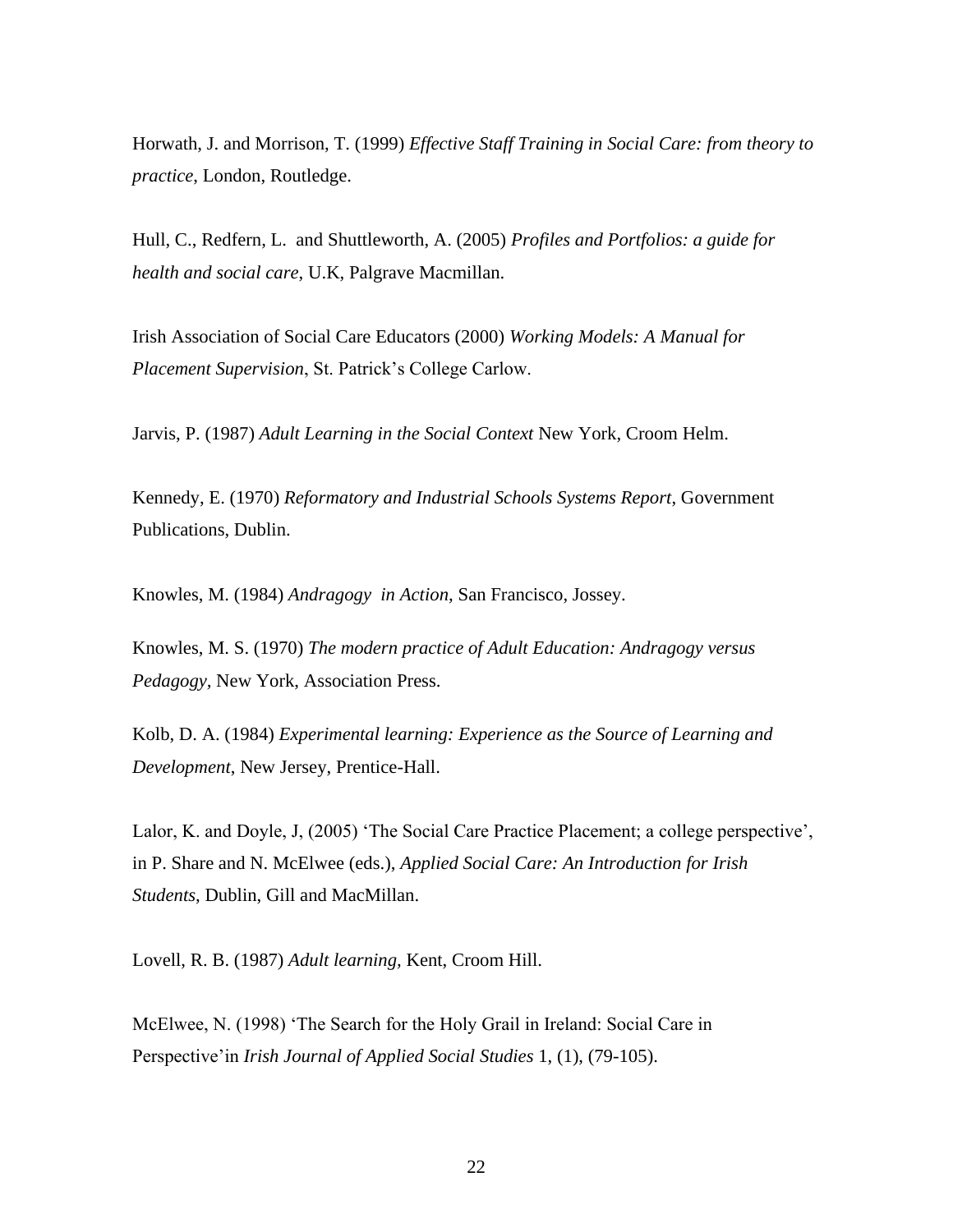Milligan, I. (2003) 'A New Route to Professionalism? The development of a Residential Child Care DipSW in Scotland' in *Social Work Education*, Vol. 22, No. 3

Moon, J. (1999) *Reflection in Learning and Professional Development,* London, Kogan Page Ltd.

Morrison, T. (2002) *Staff supervision in Social Care: Making a Real Difference for Staff and Service Users*, London, Pavilion.

O'Neill, E. (2005) 'Using Professional Supervision in Social Care' in P.Share and N.McElwee (eds.) *Applied Social Care: An Introduction for Irish Students*, Dublin, Gill and MacMillan.

O'Neill, E. (2000) *Professional Supervision in Social Care*, Dublin, Resident Managers Association.

Race, P. (2001) *The Lecturer's Toolkit: A Practical guide to Learning, teaching and Assessment,* (2nd ed.), London, Kogan Page Ltd.

Reece, I. & Walker, S. (2002) *Teaching Training and Learning*, (4<sup>th</sup> ed.), Tyne and Wear, British Education Publishers.

Rogers, J. (1994) *Adults Learning,* (4<sup>th</sup> ed.), Buckingham, Open University Press

Schon, D. (1983) *The Reflective Practitioner: How professionals think in action,* London, Basic Books.

Shardlow, S. and Doel, M. (eds.) (2001) *Learning to Practise Social work: International Approaches,* London, Jessica Kingsley.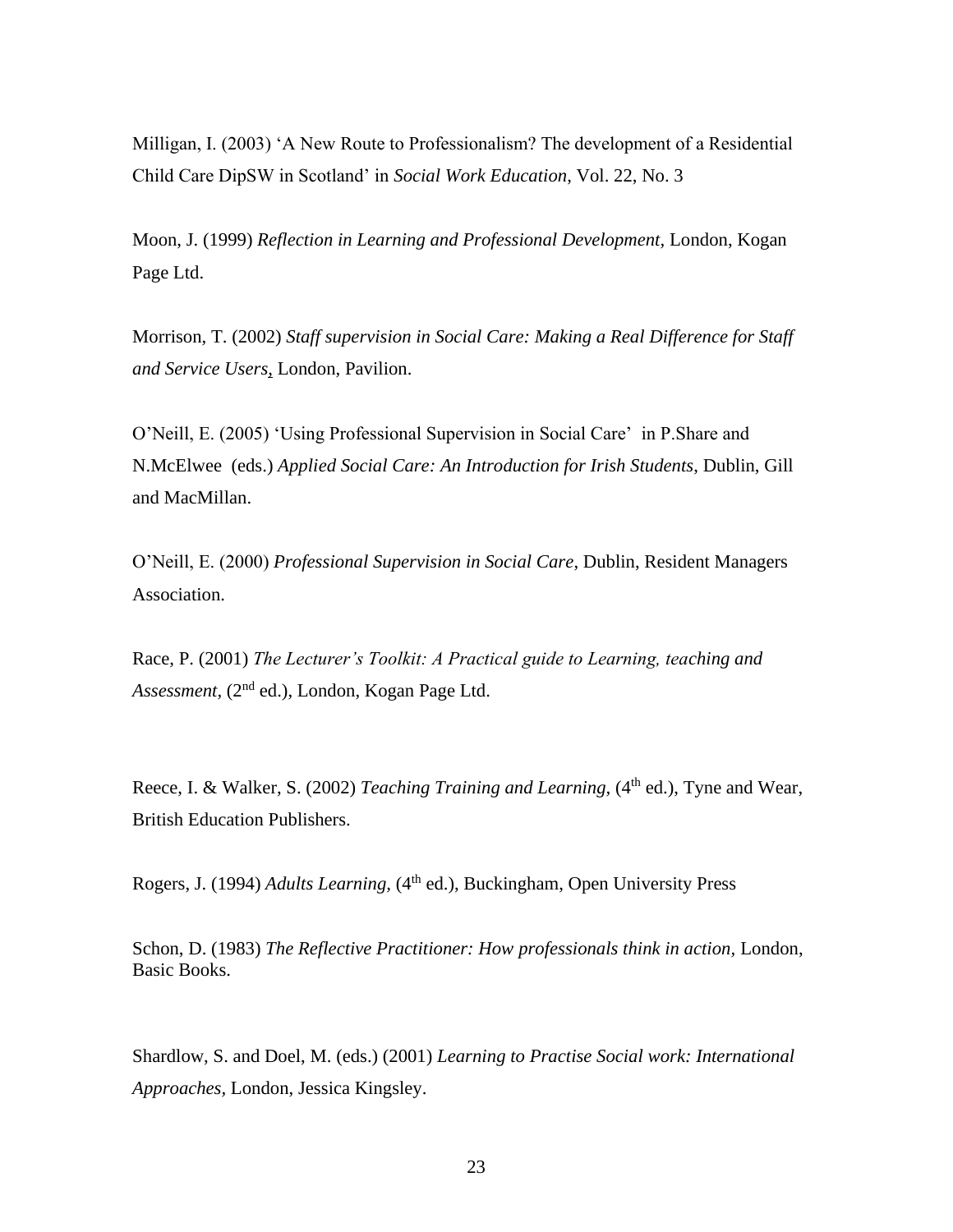Shardlow, S. and Doel, M. (1996) *Practice Learning and Teaching,* Basingstoke, Macmillan.

Share, P. (2003) 'Academic Leadership and Curriculum Change: the development of a programme in Applied Social Studies' in *Irish Journal of Applied Social Studies*, Vol. 4:2 Share, P and McElwee, N. (2005), 'What is social care?' in P. Share and N. McElwee (eds.) *Applied Social Care: An Introduction for Irish Students*, Dublin, Gill and MacMillan.

Share, P and McElwee, N. (2005) 'The Professionalisation of Social Care in Ireland', in P. Share and N. McElwee (eds.) *Applied Social Care: An Introduction for Irish Students*, Dublin, Gill and MacMillan.

Smith, M. C. and Pourchot, T. (eds.) (1998) 'Towards an Adult Educational Psychology' in *In Adult learning and development: Perspectives from Educational Psychology,* New Jersey, Laurence Erlboum Associate Publishers.

Tennant, M. (1988) *Psychology and Adult Learning,* London, Routledge.

Thrive Consultancy (2005) *Training Initiatives For Child Care Workers In The Eastern Region: Process Evaluation Of BA (Ord) in Social Care Practice (In-Service): Final Report* [Unpublished], Thrive.

Toohey, S. (1999) *Designing Courses for Higher Education,* Buckingham, SRHE and Open University Press.

Utting, W. (1991) *Children in the Public Care: A Review of Residential Child Care,* London, HMSO.

Vvgotsky, L. S. (1997) *Educational Psychology,* Boca Raton, Fla, St Lucie Press.